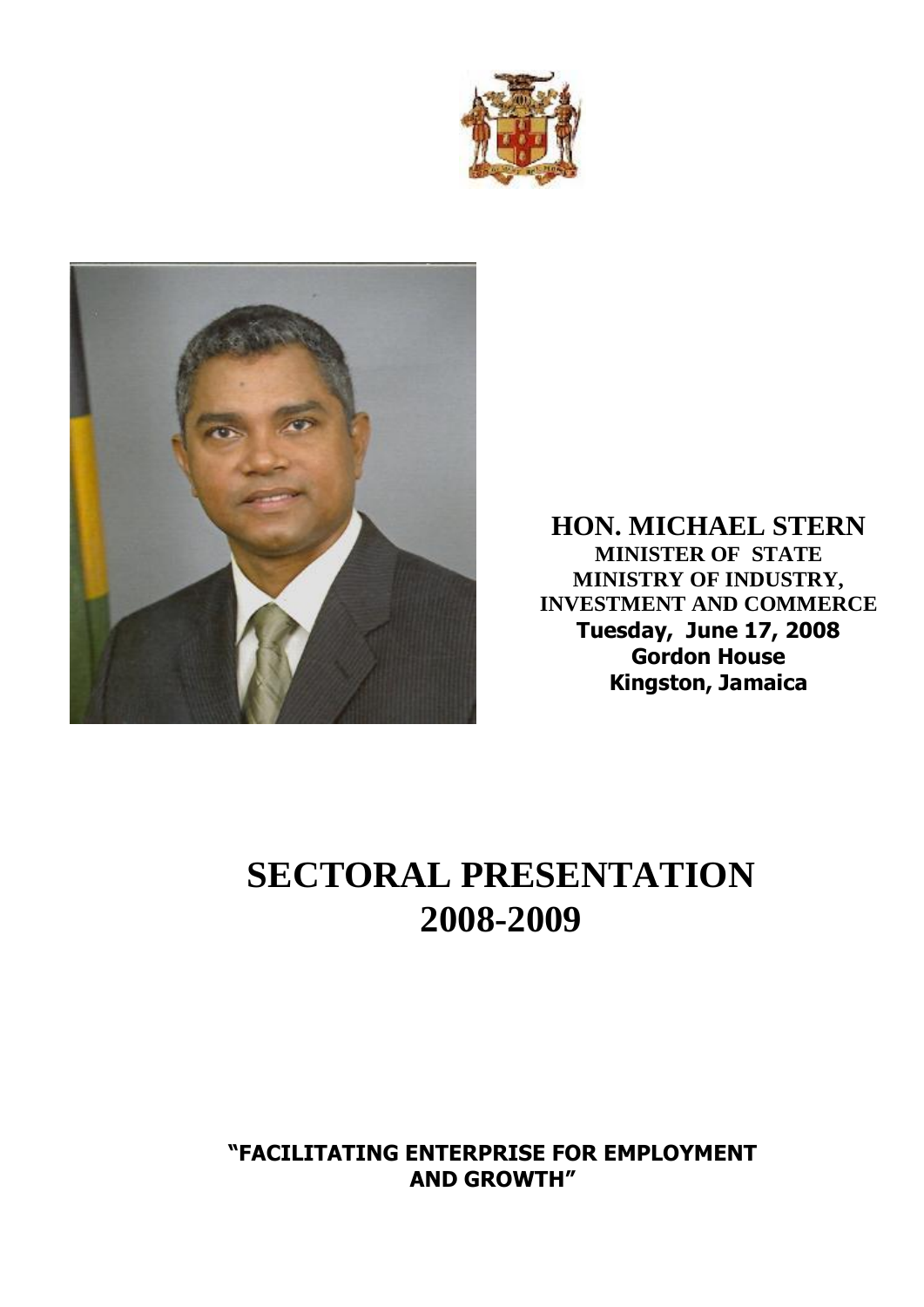## **TABLE OF CONTENTS**

- **1.0 INTRODUCTION**
- **2.0 SOCIAL EMPLOYMENT CREATION**
- **3.0 STRENGTHENING AGENCIES**
- **4.0 FOOD PRICES**
- **5.0 REPRESENTATION OF THE PEOPLE**
- **6.0 CONSTITUENCY DEVELOPMENT PROJECTS**
- **7.0 CONCLUSION**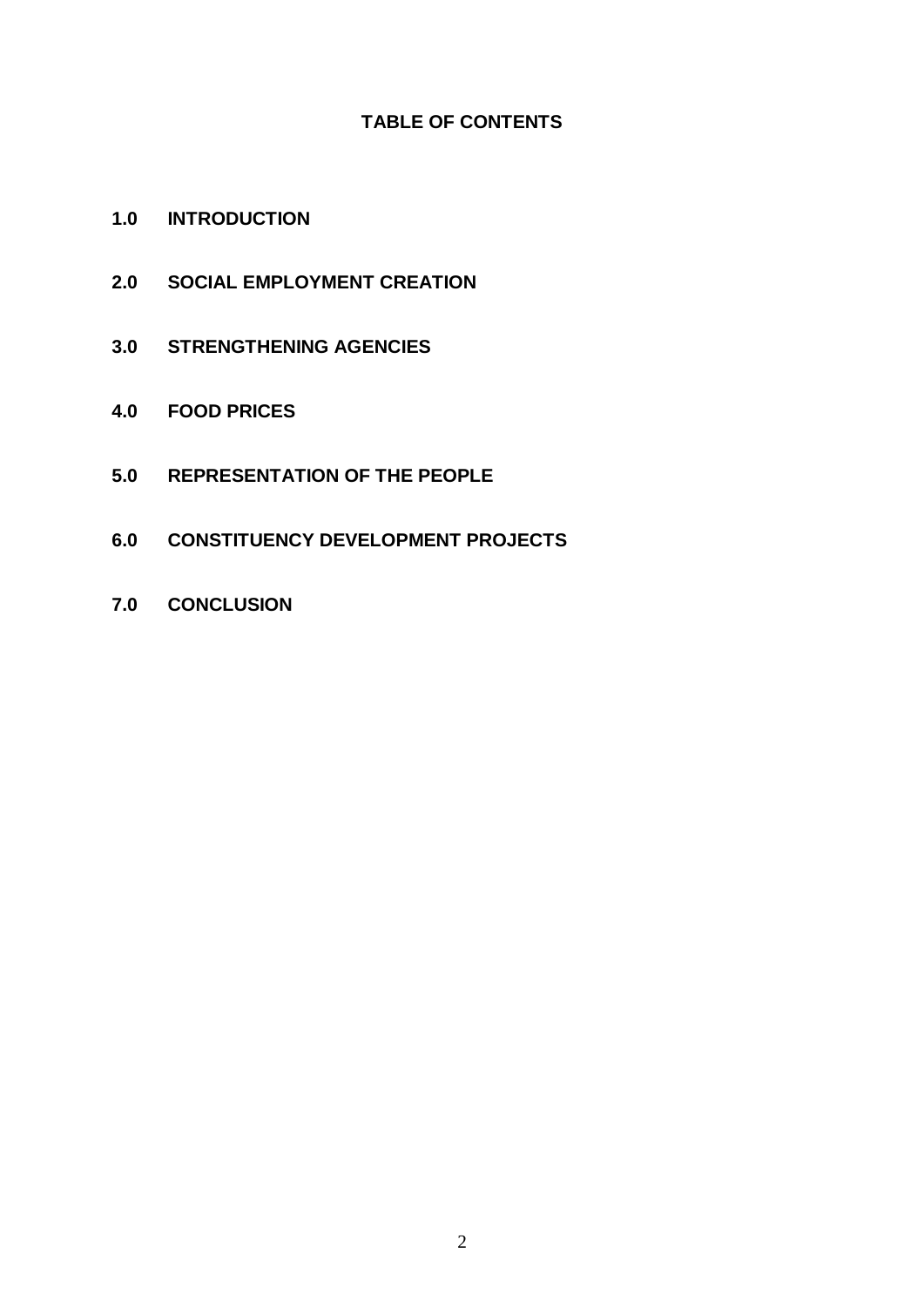#### **1.0 INTRODUCTORY REMARKS**

Mr. Speaker, Honourable Prime Minister, Ministers, fellow Parliamentarians, it is with a great sense of history that I stand here in this Honourable House to deliver my very first Sectoral Debate presentation as the Member of Parliament for North Western Clarendon.

It is only appropriate, Mr. Speaker, that I should publicly express gratitude to the constituents for having elected me as their Member of Parliament. I wish to express gratitude to my management team, councillors, caretaker, other executive members, constituency secretary, area leaders and PD workers, residents and voters of North West Clarendon.

I must express special gratitude to my wife and family who sacrificed a lot by permitting me to enter representational politics. Mr. Speaker, members of my family are in the gallery today. I hope that their sacrifice will not be in vain and that it will lead to the advancement of the individuals in my constituency.

I would also like to recognise members of the Kilsyth Primary School, from the area where my family roots originate and all the people from North West Clarendon who are here in the gallery, as well as my friends who have supported me over the years.

Minister Karl Samuda has been like a father to me and I would like to express special thanks to him for his guidance and support.

Mr. Speaker, I was never a person who thought of myself as a politician. I always thought of myself as a businessman. But some thirteen years ago, I was approached and asked to get involved. I am not here for any personal gain, Mr. Speaker. I am here to make a meaningful contribution to my country.

Since my short journey into representational politics, I must say that many of the Bills being brought to Parliament and Parliamentary changes give me a sense of hope. Some of these include the shift in power initiated by the PM such as: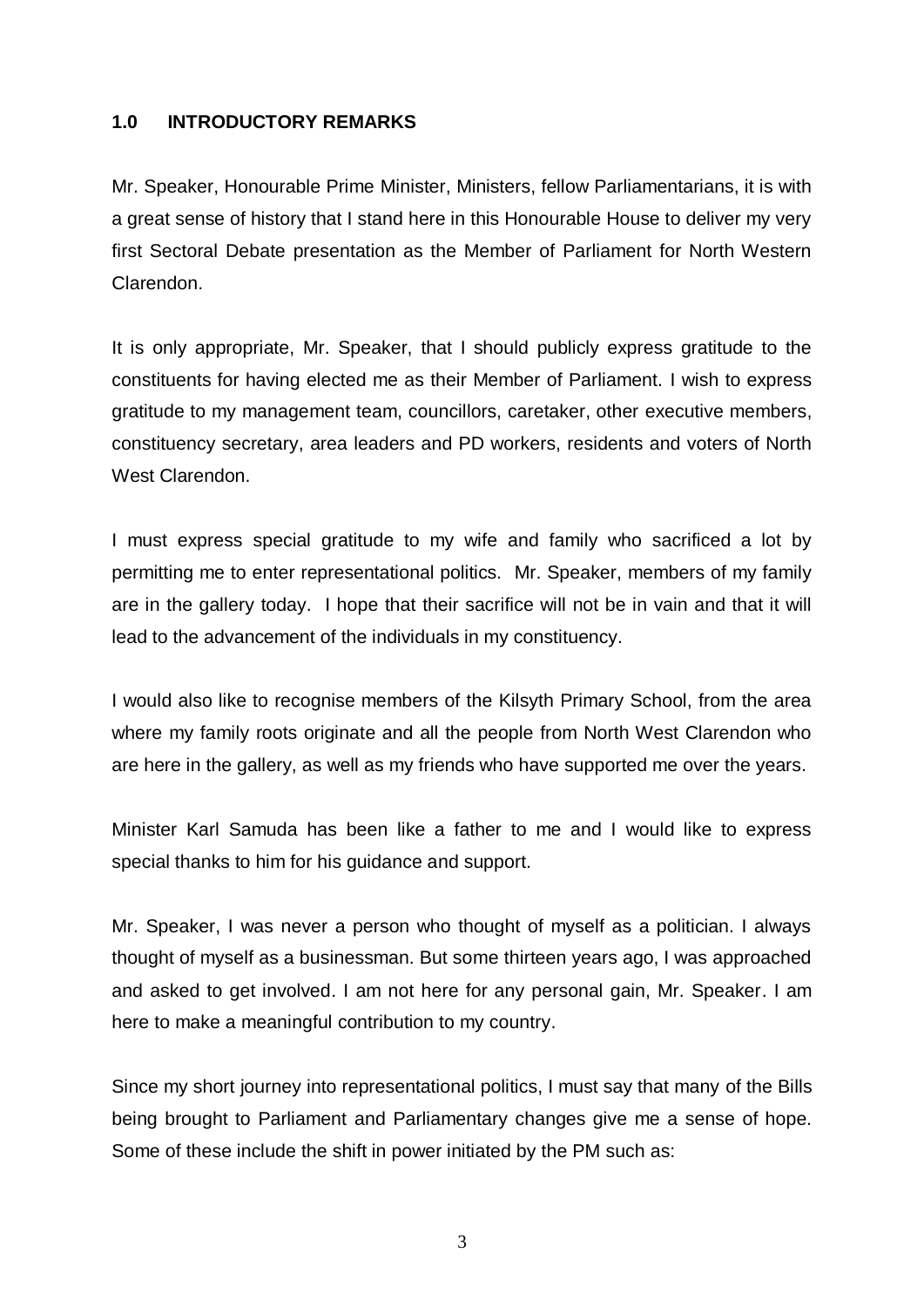- Charter of Rights
- **Prosecutor General**
- **Implementation of Constituency Development Fund**
- Opposition members chairing most committees of the House
- **Committees of the House functioning actively.**

I want to thank the Prime Minister for the opportunity to serve my country. I have great respect for you Prime Minister and I will endeavour to make you proud of my contribution.

Mr. Speaker, my greatest desire is to see Jamaica really progressing towards sustainable social and economic development, in as short a time as possible. I want to see Jamaica genuinely moving forward and I am proud to be a part of that process.

I thank the Lord for guiding me on this journey and trust that He will hear our prayers as we travel along the way to a better day – a better life for all Jamaicans.

Mr. Speaker, my contribution today in this Sectoral Debate is organized into two parts. I will first deal with aspects of the portfolio responsibilities of the Ministry of Industry, Investment and Commerce of which I am Minister of State and then I will deal with the developments in my constituency.

#### **2.0 SOCIAL EMPLOYMENT CREATION**

Mr. Speaker, I now turn my attention to aspects of the portfolio responsibilities of the Ministry. The primary focus of the Ministry at this time is to facilitate businesses in order to achieve growth and development.

Government, through the provision of an enabling environment plays a key role in the development of enterprises. My focus will therefore be on selected matters which serve to foster that enabling environment, among other things.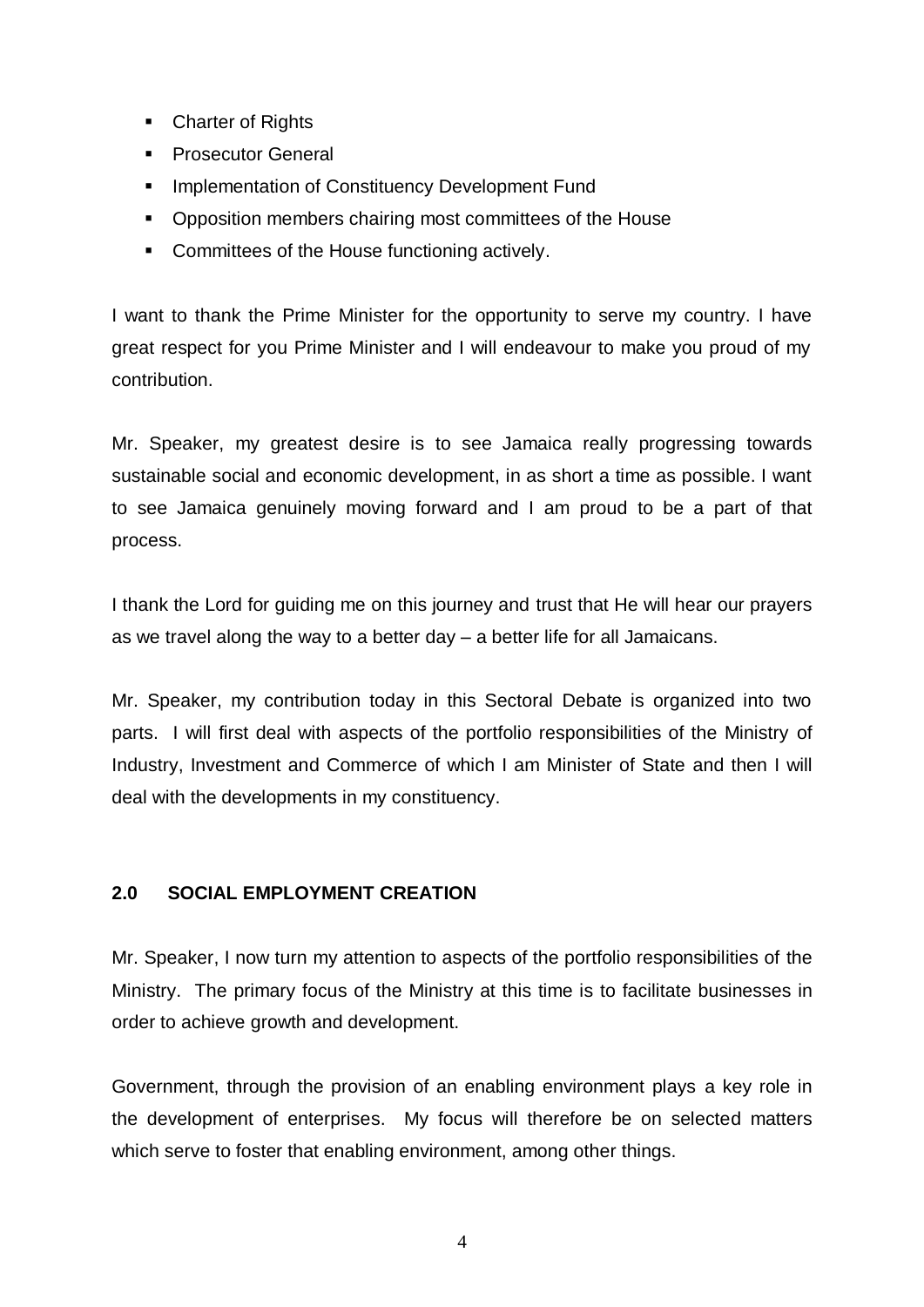While the role of Government is to facilitate the creation of an enabling environment, as a businessman with businesses in ten countries, I would like to suggest to this honourable House that businesses also have an important role to play in creating an enabling environment.

Mr. Speaker, I believe that today the most important concern regarding that enabling environment is crime. Much of that crime is due to lack of income, which is earned through employment. In a market economy, it is the role of the private sector to create employment so that people can get legitimate income.

As a businessman, Mr. Speaker, I am here to tell this Honourable House that I contribute to the creation of that enabling environment by investing in some labour intensive projects that create employment in the vicinity of my business. If not, the devil will find work for the idle hands around my business establishment. This is a trade-off that as business people we must make and so I invite my business colleagues who are listening to me to reflect seriously on this point.

Use your creativity and see how you can facilitate the creation of some jobs in the vicinity of your business. I will even go further and say, see how you can facilitate the creation of a few jobs for youths likely to become bad men. You do not have to employ them directly. You can fund certain types of businesses either individually or as a group that create employment for the youths on the corner who could be tomorrow's bad men.

Let me hurry to say I fully recognize that when you employ a certain quality of labour that is perhaps less efficient, it could affect your competitiveness. However, in the same way that a company makes a social investment in potential bad men by employing them, the society needs to make a social investment in them by purchasing the goods and services they produce. Over time, as you pump them with training and development, they will become more efficient. Unit cost will fall and quality of products will rise. I believe that the investment that your company makes in employing these persons and the investment that the society makes in purchasing the goods and services they produce is far less than the cost of instability they would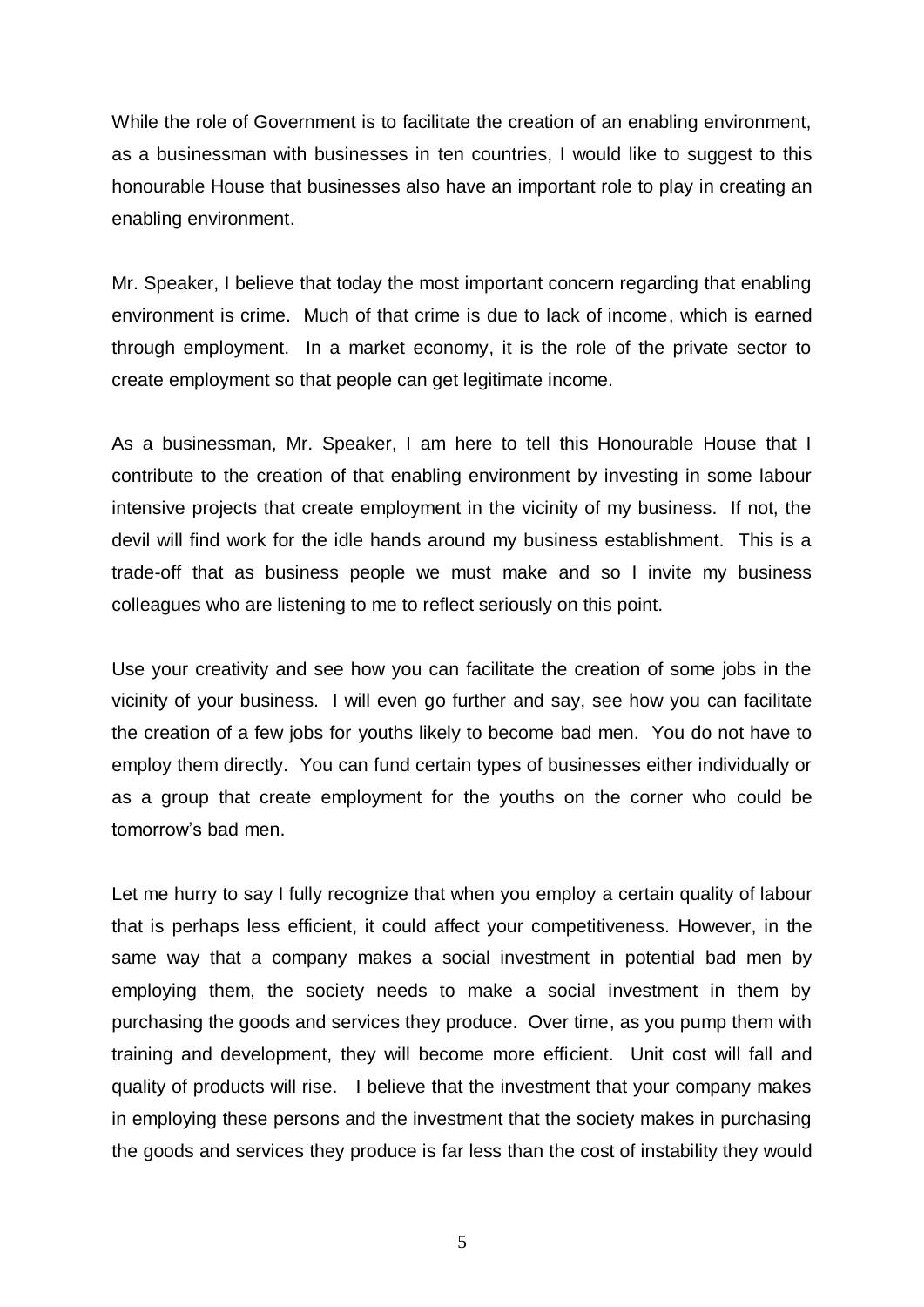create. Mr. Speaker, I provide this insight to my business colleagues against the background of my extensive business experience in several countries.

Mr. Speaker, the business textbooks call it social responsibility and being a good corporate citizen. We learn that in business school and believe me the professor is right!

Mr. Speaker, I want to turn next to the need for Jamaicans to invest in their country. Entrepreneurs, be they micro, small, medium or large, ultimately they will have to be creative and innovative in identifying business opportunities and organizing themselves to take advantage of those opportunities.

Mr. Speaker, have you ever wondered how Jamaican business people complain about the business environment and yet others from elsewhere are able to come and find investment opportunities here? It is because of the differences in vision, creativity and innovativeness.

Here I speak from personal experience and therefore can challenge every Jamaican business person to try and see their country through the eyes of others and invest in their country. We need more local direct investment. While foreign direct investment is good, I do not believe that we will grow and develop the economy without significant local direct investment.

While the country has considerable capital in the banking system, too much of it is going into consumption. Too much money is going into cars and fancy houses and while I am not against ownership of fine things, I am simply saying that the mix is wrong. We need to invest more in productive assets that will create additional employment and so distribute income and thereby contribute to social stability. It makes no sense owning a fancy car and a sprawling mansion while your children have to migrate to other countries where they may become second class citizens. Therefore, to me, investment is at two levels. One level benefits me directly through the enhancement of my personal wealth. At a higher level, I invest in the social environment in which I live to make it a better place in the long run to do business, live and rear my family.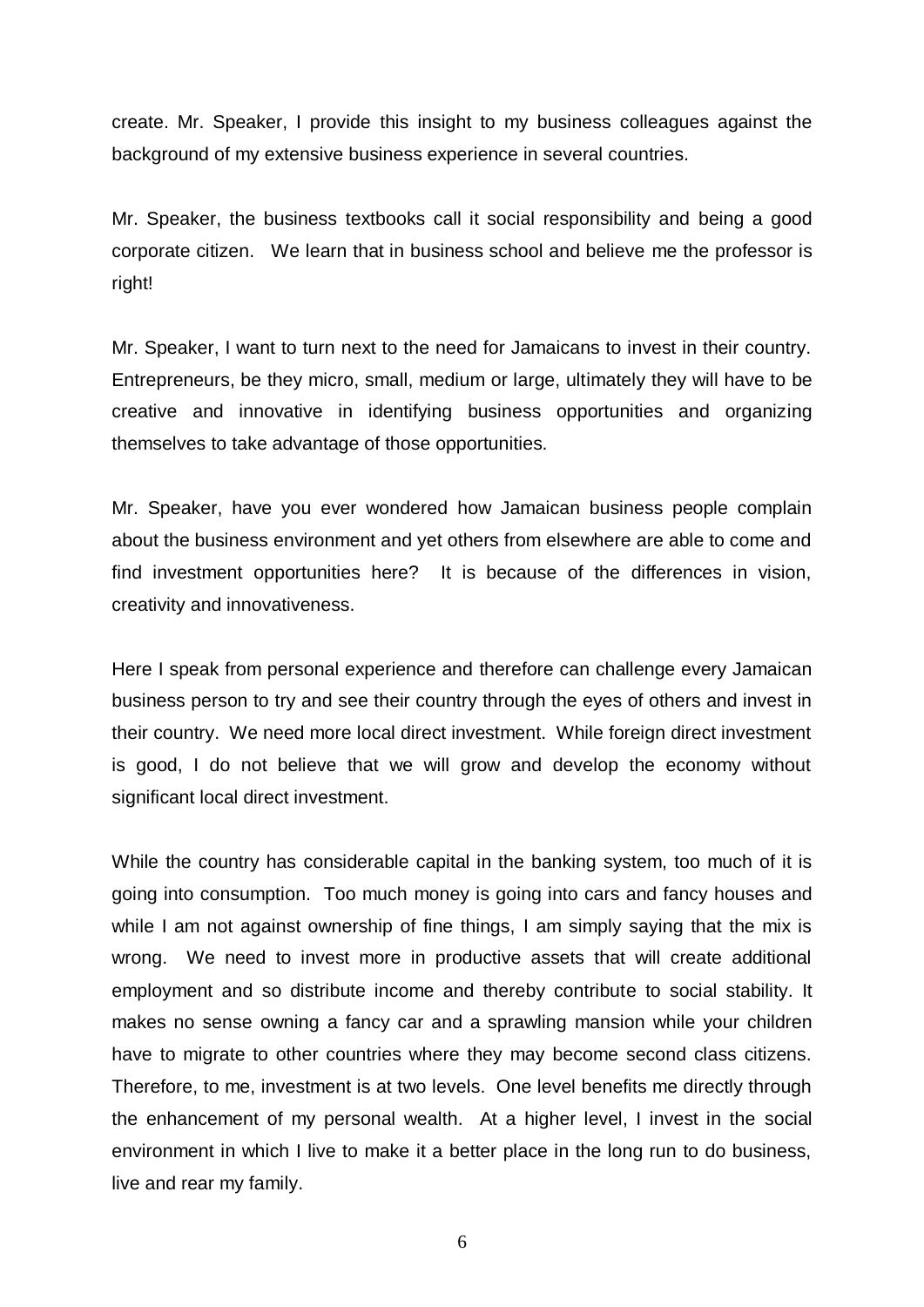It is therefore fundamental, Mr. Speaker, that we facilitate the emergence of a new generation of enlightened entrepreneurs who have a broader view of life. The old ways of thinking have no place in the new and rigorous business environment underpinned by globalization.

#### **3.0 STRENGTHENING AGENCIES**

I wish to now turn my attention to business facilitation with respect to the Ministry. Mr. Speaker, one of the mechanisms through which we facilitate business is our network of implementing agencies.

#### **3.1 Companies Office of Jamaica**

Mr. Speaker, I would like to start off with the Companies Office of Jamaica. The Companies Office of Jamaica is responsible for the registration and regulation of companies, business names, and industrial and provident societies. Through the **Companies (Amendment) Bill**, we are now seeking to improve transitional arrangements for companies registered under the Companies Act 1965 (repealed); and to amend the Act to allow de-registration of companies that fail to file Articles of Continuation.

I must also say that at one time the Companies Office was one of the "stars" among the executive agencies. Unfortunately however, we are currently receiving adverse reports regarding the high rejection rate for registering new companies. This high rejection rate can be attributed to the prescribed forms in the new Companies Act. We are very conscious of this problem and are moving as quickly as possible to eliminate the causes of the frustration being experienced by many businesses that have to interface with this agency.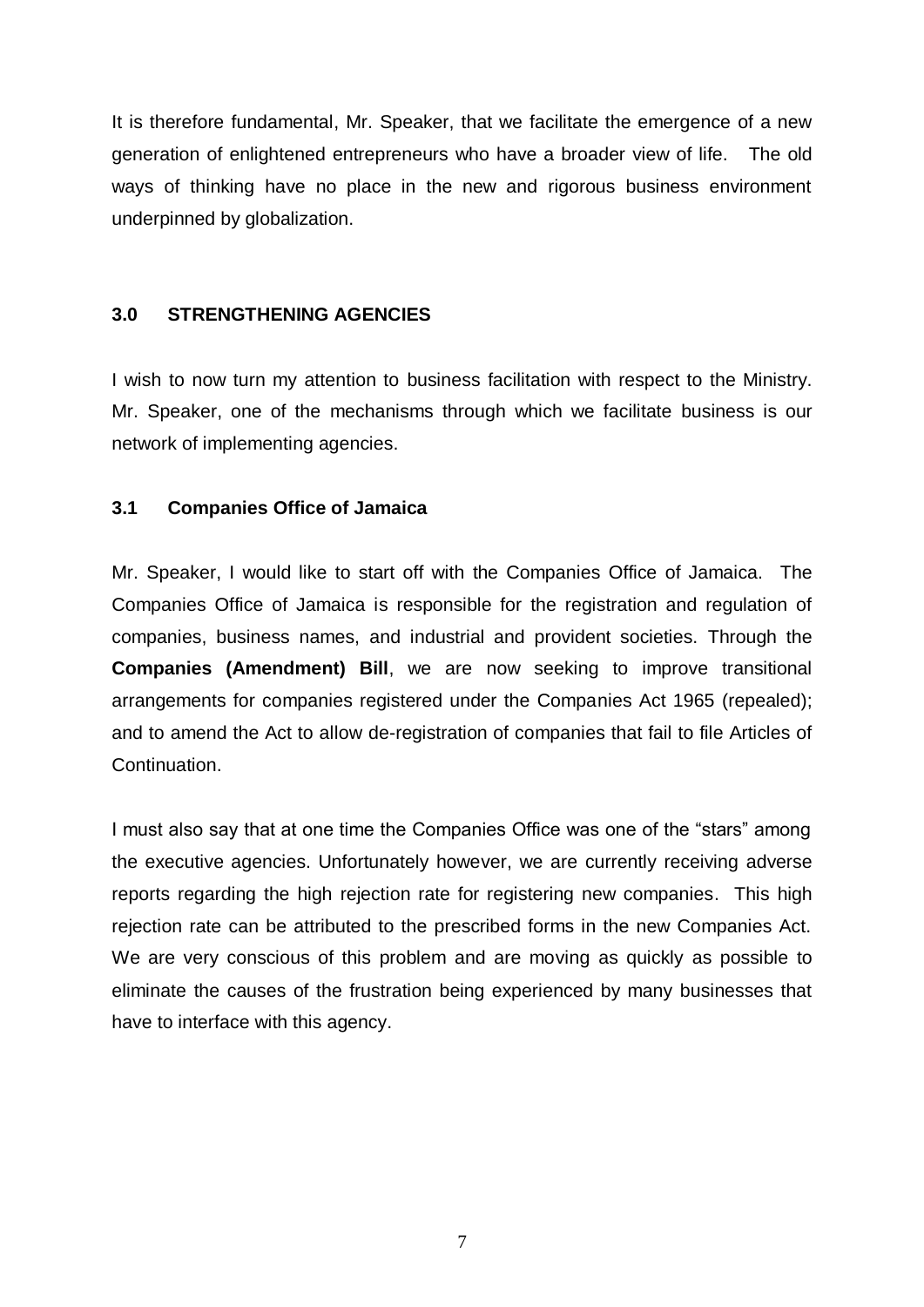## **3.2 Jamaica Intellectual Property Office (JIPO)**

Mr. Speaker, we recognize that an effective patent and trademark system plays an important role in fostering the entrepreneurial spirit, innovation, and commerce, and we intend to modernize the legislative regime for patents and trademarks.

The Jamaica Intellectual Property Office (JIPO) is charged with administering the intellectual property or IP laws now in force and to be enforced in the future. This agency seeks to ensure that the IP laws and system contribute to national economic growth and development and to realizing the potential benefits of rights holders in Jamaica.

Currently, Mr. Speaker, we are amending the Copyright Act to incorporate provisions of the World Intellectual Property Organization (WIPO) Copyright Treaty for the protection of our authors, composers, and creators of literature, as well as to ensure Jamaica's accession to the WIPO Copyright Treaty.

A Patent and Industrial Designs Act**,** will replace and repeal the Patent Act and the Design Act in order to fulfill provisions of the TRIP Agreement and the USA/Jamaica Bilateral Treaty on Intellectual Property. We are also seeking to improve the efficiency of the Trade Marks Act through the Trade Marks (Amendment) Bill and Trade Marks Amendment Rules.

# **3.3 Consumer Affairs Commission (CAC)**

I now turn to the Consumer Affairs Commission (CAC). Further amendments are to be made to the Consumer Protection Act. This will (a) provide greater protection to the consumer by widening the scope of the Act; and (b) allow the Consumer Affairs Commission (CAC) greater powers of litigation.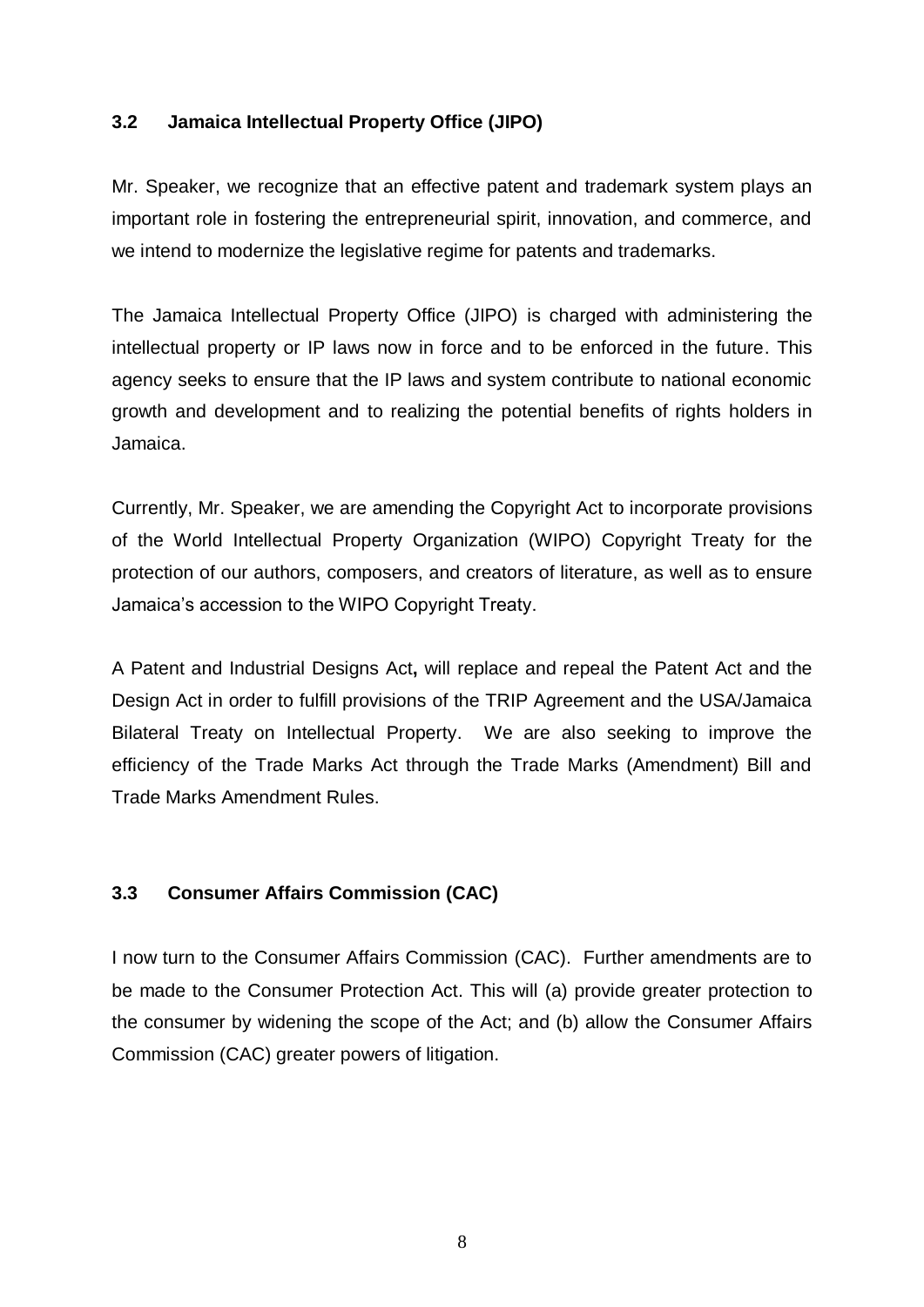We are considering providing the CAC with the power to:

- 1. Independently institute legal proceedings against a provider in its own name for any breach of the Act.
- 2. Institute court action upon the request of a disadvantaged complainant. Currently, the CAC may only institute legal proceedings on behalf of complainants who are minors, dead, or infirm
- 3. We are planning to empower the CAC to investigate on its own initiative, a breach by a provider of goods or services, of any provision of the Act. Currently, the CAC is empowered to investigate breaches only after a complaint has been made and the complainant has been disadvantaged or adversely affected
- 4. For purposes of resolving disputes, the establishment of a Hearings Commission, which would be a quasi-judicial body independent of the CAC is being proposed. Alternatively, the possibility of setting up a Mediation Commission, which would be a mediation/arbitration body, is being looked at. Currently, the CAC resolves disputes primarily out of moral suasion. Outside of agreements reached between the parties or the institution of court action, it has no power with which to compel providers to comply.
- 5. It is also being considered, Mr. Speaker, that the Act be amended to require that conditions set out in advertisements of goods or services be conspicuous, legible and in simple easy-to-understand language so that the consumer is aware of the material terms and conditions which apply to the proposed contract.
- 6. Finally, we are recommending the inclusion of a general provision giving the power of the court to order, as it may deem fit, a convicted provider to compensate a consumer for damage, loss or cost incurred by the consumer as a result of a provider's breach. Currently, section 35 of the Act makes provisions for this, but is confined to offences involving misleading and deceptive conduct, false representations and unfair practices.

Mr. Speaker, we are focusing on the creation of a legal framework which offers the best possible protection for consumers, while facilitating free trade and global competitiveness.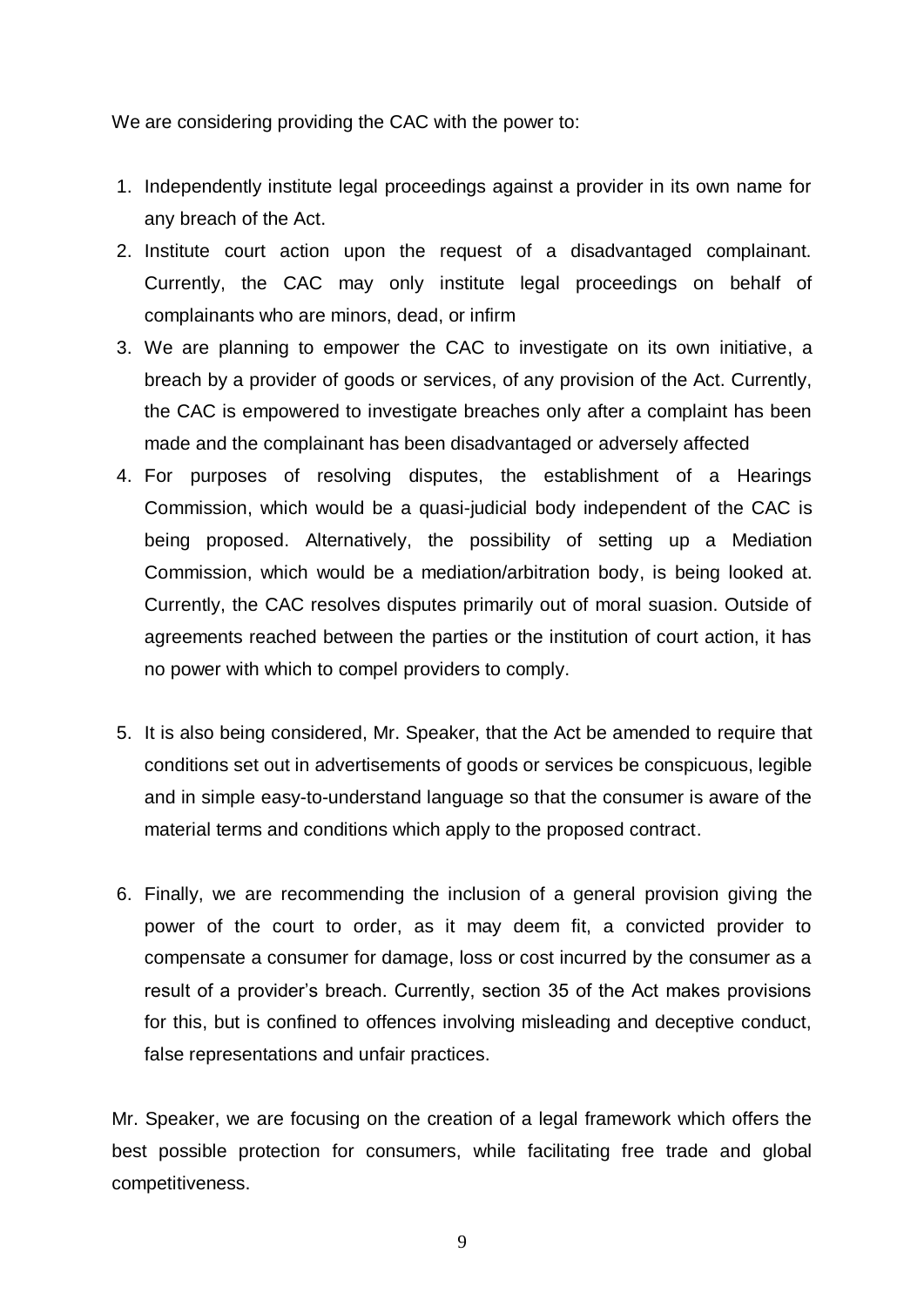# **3.4 Fair Trading Commission (FTC)**

Another agency, we wish to highlight is the Fair Trading Commission, which operates under the Fair Competition Act. Mr. Speaker, while the Act contains many defects, in terms of its various provisions; and how they coalesce, the Commission's greatest challenge relates to its very structure, as set up under the Act. This is now hampering the proper functioning of the organisation.

# **(a) Structure**

The structural defects came to light with the 2001 Court of Appeal ruling in the case of The Jamaica Stock Exchange (JSE) v The Fair Trading Commission (FTC). The Court ruled that, *inter alia:*

- the Act does not recognize a staff;
- it speaks only of the Commission, which is identified in paragraph (1) of the Schedule to the Act, as the Commissioners;
- The Act does not contain any powers of delegation which would enable it to delegate investigative functions to the staff;
- the structure of the Commission therefore contributes to a breach of the Principles of Natural Justice.

The effect of the ruling is that the Commission has not been able to hear and adjudicate upon any allegation of anti-competitive practice. Investigations are carried out, but where breaches are identified, enforcement has had to be by way of moral suasion. Voluntary compliance is encouraged through sector meetings and other public education efforts, and several matters have been settled by agreement. In such instances the terms are set out in Consent Agreements and the staff monitors the compliance by the parties involved.

# **(b) Remedial Initiatives**

The Commission has made a number of proposals, including the view that the current structure can and should be retained, provided that the Act is amended to: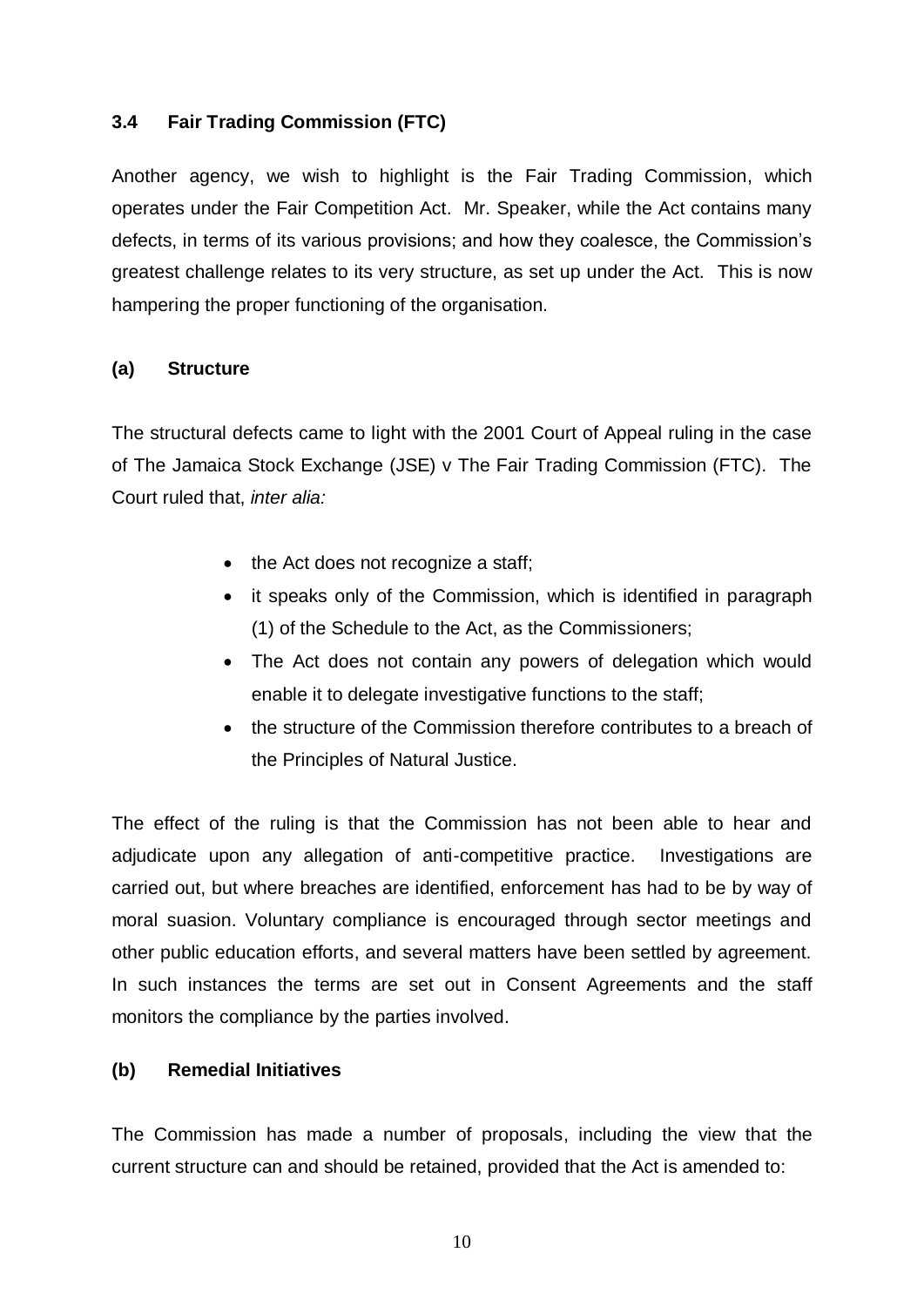- establish appropriate "firewalls", to insulate the Commissioners visà-vis their adjudicative functions from the staff vis-à-vis its investigative functions
- provide for powers of delegation of said investigative functions to the Staff.

The Ministry has opted for establishing a separate tribunal to hear and adjudicate upon allegations of anti-competitive practices and this approach is being actively pursued.

In the meantime, the Commission is continuing to have discussions with experts, as it seeks to thrash out and clarify not only the issue of the optimal structure for the Commission but also the several issues associated with the substantive provisions of the Act. We will be working to amend the Act so that this entity can discharge is functions effectively.

# **3.5 Anti-Dumping & Subsidies Commission**

Mr. Speaker, the Anti-Dumping and Subsidies Commission (ADSC) is charged with assisting stakeholders to appropriate international trade remedy disciplines to their specific needs. The Commission's strategy is to develop expertise in trade remedies and to make this expertise available to all potential stakeholders.

Jamaica's legislation must strictly comply with the terms of the World Trade Organisation Agreements governing trade remedies. As the Commission has gained experience using the Agreements and with the domestic legislation governing trade remedies, it has become clear that revision of the legislation is needed to optimise the usability of the Act and the enforcement mechanisms for trade remedies. This is also a natural and ongoing consequence of the negotiations at the WTO, dispute settlement resolution, and even domestic court decisions.

Revision of the Customs Duties (Dumping and Subsidies) Act, 1999 has been underway for some time. New legal counsel joined the Commission on June 9, 2008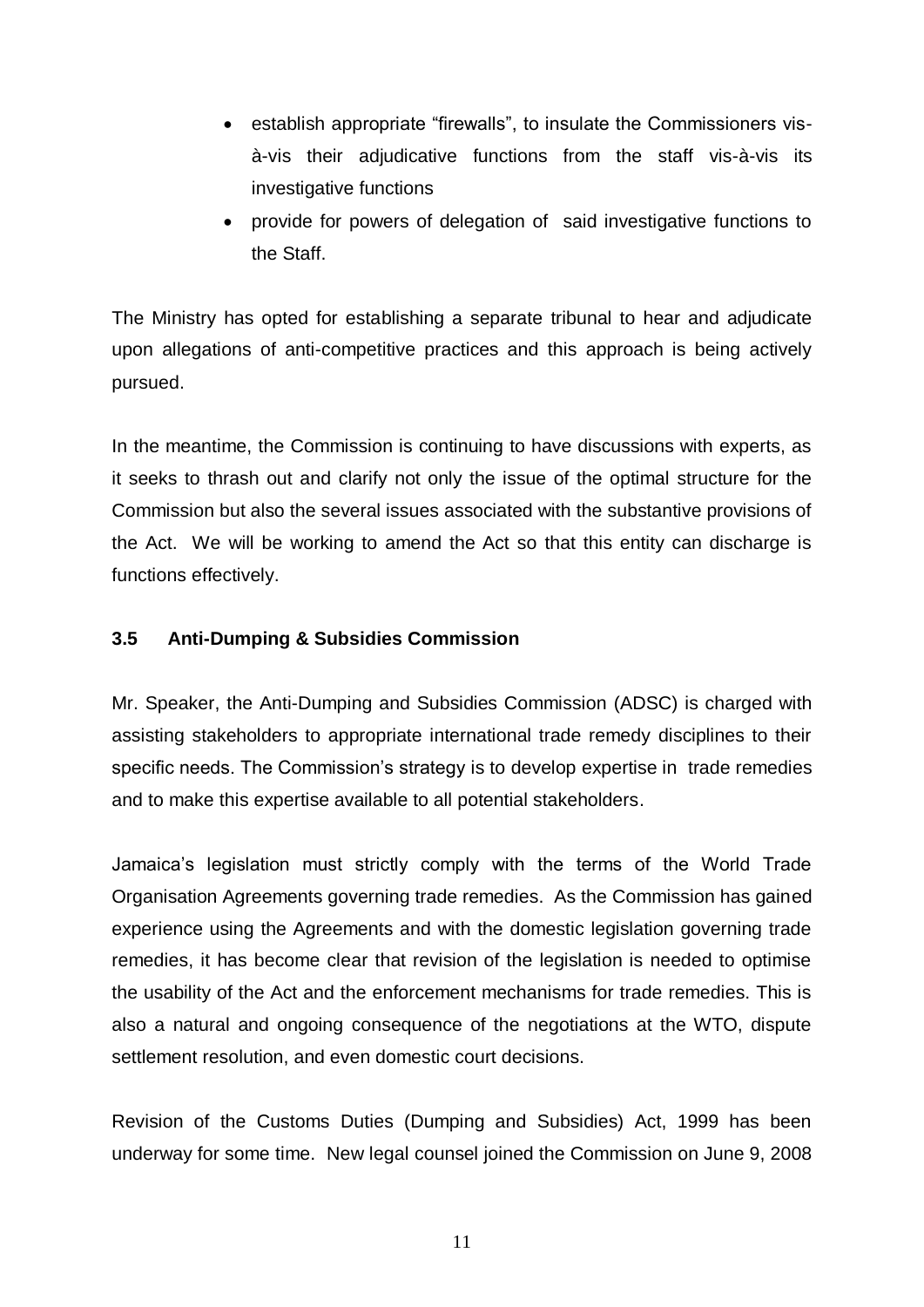and, together with a consultant, is expected to complete the Commission's writing of the current legislation review by the end of the third quarter of FY 2008-2009. The process thereafter includes further review, comments and possible revision by others, such as the Attorney General's Chambers and the Chief Parliamentary Counsel.

# **3.6 Registrar of Cooperatives & Friendly Societies**

Mr. Speaker, the Department of Cooperative and Friendly Societies regulates and supervises credit unions, agricultural societies and 14 other types of producer and service societies, plus benevolent, specially authorized and friendly societies.

Activities of the Department during the 2007/2008 period included consultations with stakeholders to address areas of concern regarding the proposed revision of the Cooperative Societies Act and Regulations. This also includes concerns and challenges regarding the proposed regulations of the credit unions by the Bank of Jamaica.

Against this background, the Cooperative Societies Act is to be amended to (a) provide for the supervision of credit unions by the Bank of Jamaica (BOJ); (b) development of a youth credit union; and (c) registration of deposit taking businesses, amalgamation, conversion and acquisition, among other things.

These amendments will serve to clarify the roles and responsibilities of the Department of Cooperatives so that it can discharge its functions effectively.

# **3.7 National Certification Body of Jamaica (NCBJ)**

Mr. Speaker, we are coming up with a new certification body – the National Certification Body of Jamaica (NCBJ).

This new body, Mr. Speaker, will offer affordable certification services to individuals and organizations and offer the following advantages: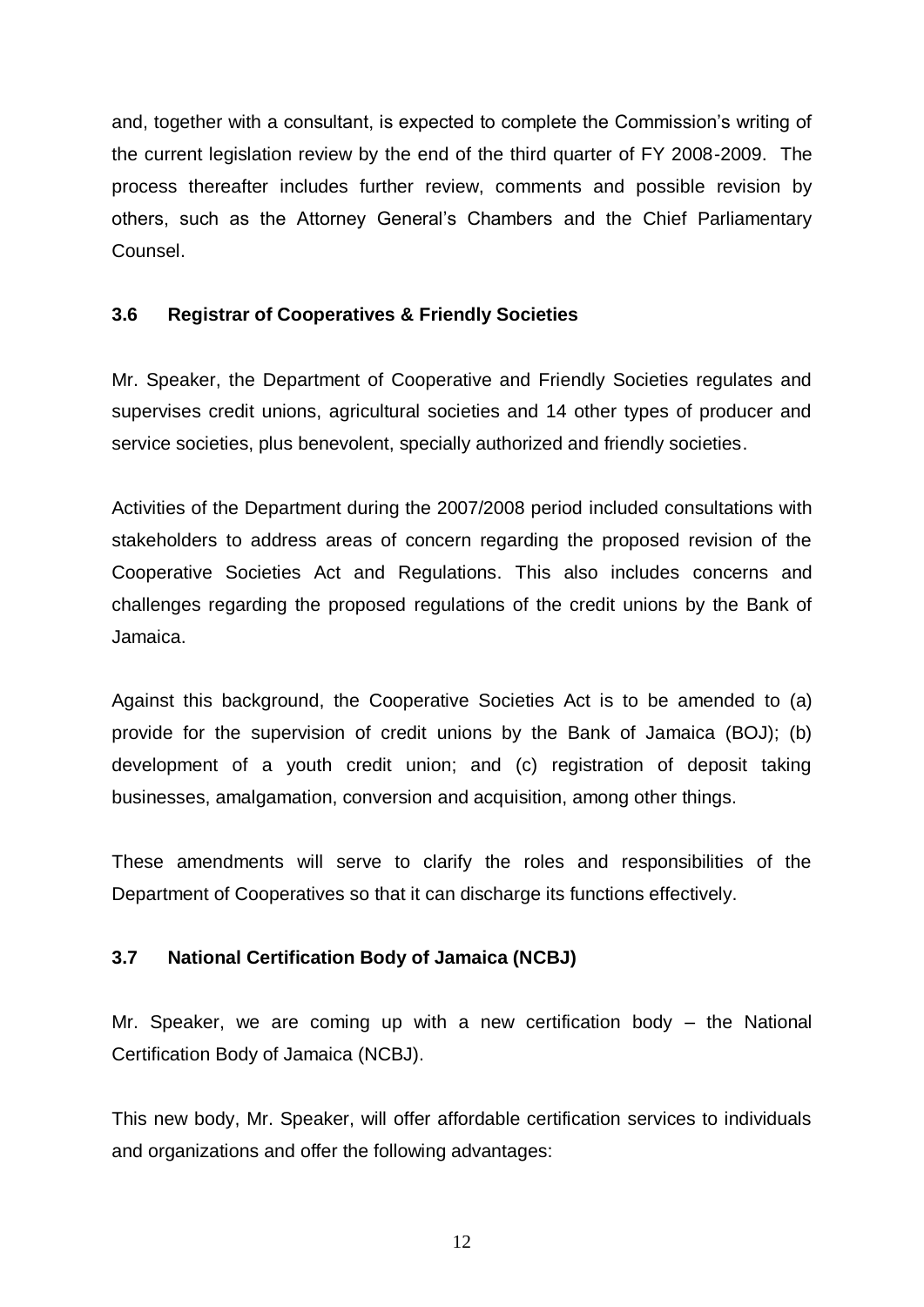- **Much more accessible certification**
- **Nore competitive rates**
- Competent auditors and technical experts, who meet the requirements of international standards, and
- Very importantly, you will be dealing with a certification body that understands the Jamaican business environment.

Further details of this new body are included in a Ministry Paper that I have distributed.

# **3.8 Jamaica National Agency for Accreditation**

In addition, Mr. Speaker, we have the Jamaica National Agency for Accreditation (JANAAC) which has been established to allow Jamaica to trade successfully in a global marketplace by not only satisfying the technical regulations of third country markets e.g. EU food directives, but also to satisfy trade agreements such as the WTO/Technical Barriers to Trade (WTO/TBT) and the WTO/ Sanitary and Phytosanitary Measures Agreements.

The establishment of this internationally recognized accreditation body will help our Jamaican products gain the confidence of international consumers and their regulatory agencies and prevent them from being held in port while they are retested.

Initial work for the establishment of JANAAC has been done through the National Quality Infrastructure Project - funded by the Governments of Sweden and Jamaica. The Ministry is now finalizing the setting up of this body, which has already commenced the process of gaining international recognition.

# **3.9 National Quality Infrastructure (NQI) Project**

Mr. Speaker, as we strive to develop international competitiveness and to succeed in our export-led development strategy, our national quality infrastructure must be upgraded to bring it in line with international best practice.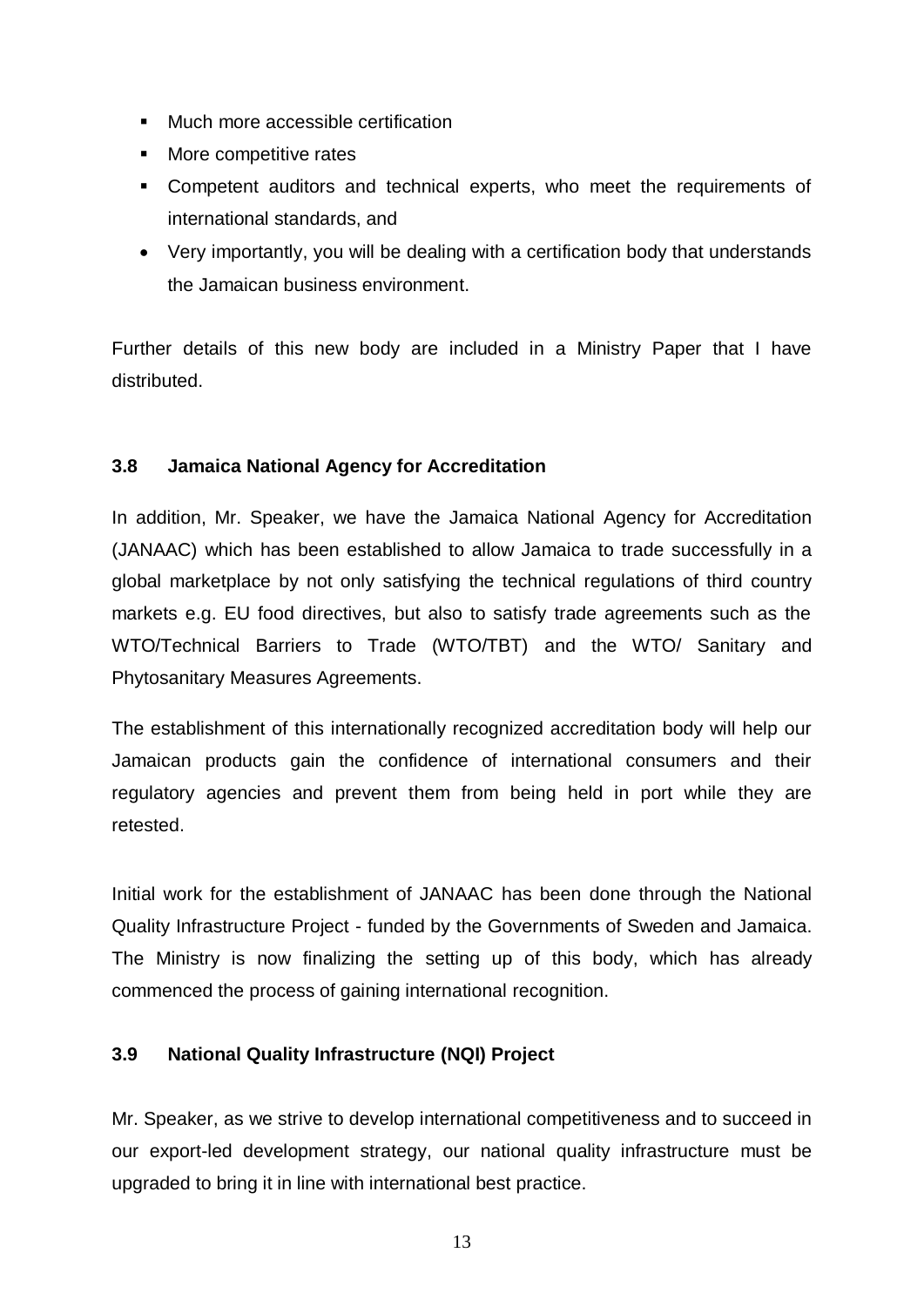Against this background, the National Quality Infrastructure Project (NQI) project came into being with co-operation from the Swedish International Development Cooperation Agency (SIDA) and the Swedish Board for Accreditation and Conformity Assessment (SWEDAC).

The purpose of this project, Mr. Speaker, is to assist in bringing the NQI in line with the requirements of WTO Technical Barriers to Trade (TBT), the WTO Sanitary and Phyto-sanitary (SPS) Measures Agreements and international best practices.

Within the framework of the WTO, food and agricultural products are covered not only by the WTO/Technical Barriers to Trade Agreement, but also by the Agreement on Sanitary and Phyto-Sanitary measures (the WTO/SPS Agreement). Member countries are encouraged to use international standards, guidelines and recommendations wherever these exist.

These two agreements, Mr. Speaker, form the framework within which Jamaican food and agricultural produce will have to trade. In addition, such producers will have to meet the special regulatory requirements of their particular target market(s), as increasingly, countries are implementing food safety and security regulations that affect the entire food chain "From Farm to Fork".

#### **3.10 Accreditation of Laboratories**

Mr. Speaker, it should be the goal of every laboratory in Jamaica to be accredited as only evidence generated from accredited laboratories will be acceptable in international courts of justice or dispute settlement fora. International accreditation, therefore, is the means of ensuring that results from Jamaican laboratories are acceptable worldwide.

The NQI Project provides for technical assistance to be given to laboratories, thereby enabling them to meet international accreditation standards. So far, twenty-five laboratories have received over 700 man-hours of consultancy to help them prepare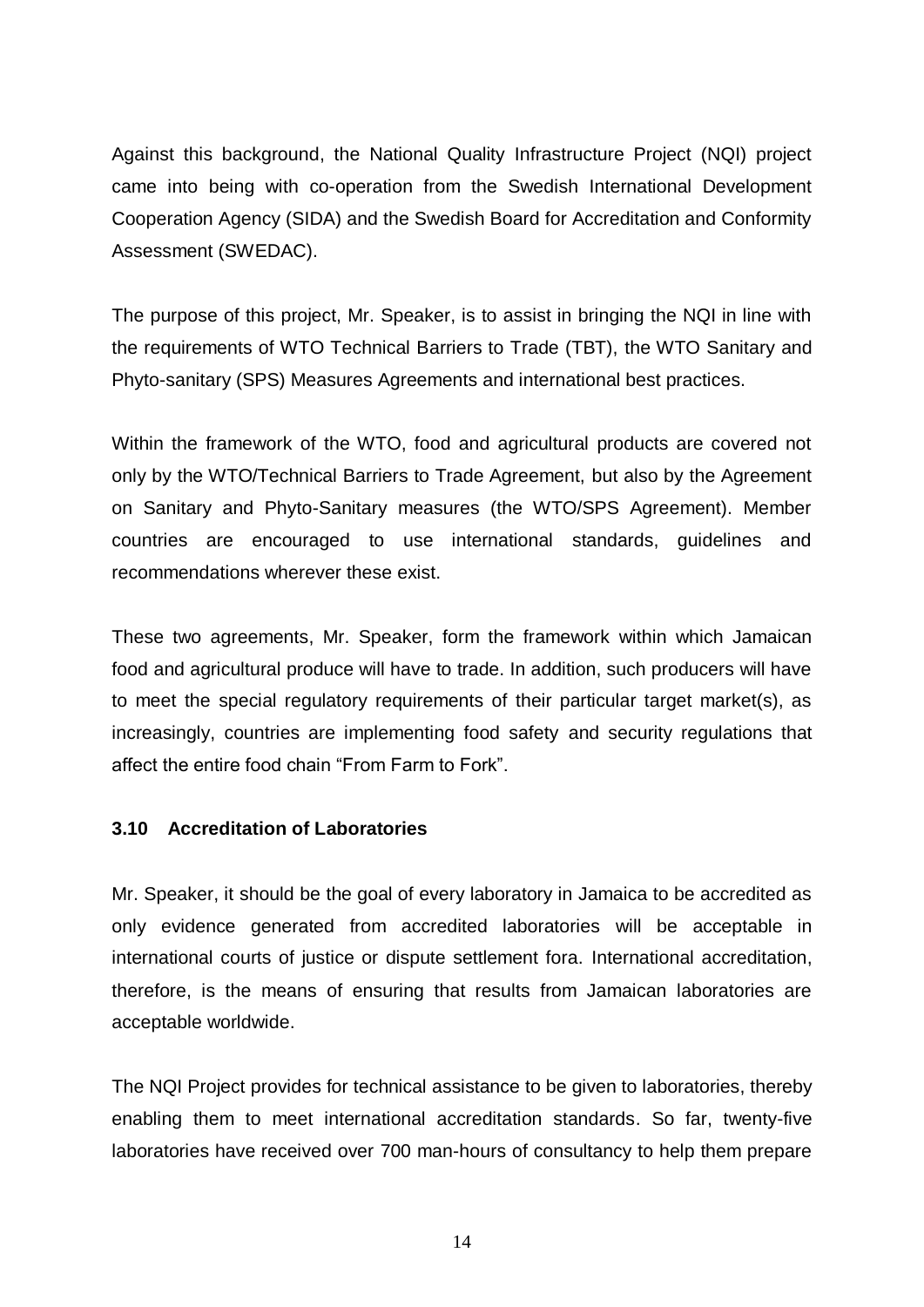for accreditation to International Standard ISO 17025 "General requirements for the competence of testing and calibration laboratories".

## **3.11 Standards Compliance Programme**

The Bureau of Standards also continues its Standards Compliance/Import Monitoring Programme to ensure that locally produced and imported goods meet the requirements of compulsory product standards (technical regulations) and labelling regulations. This involves inspections, examinations and investigations at the ports of entry and establishments in the domestic market.

During the period April 2007 to March 2008, for example, 5,753 establishments were examined and 132,666 individual items withdrawn from sale. These included food products, clothing and footwear which were withdrawn from the marketplace for being offered for sale after their expiration dates, or some other breach of labelling regulations.

Initially, the targeted product categories were appliances, electronics, food, clothing, footwear, and paper products but since January 2008, the programme has been expanded to include building materials, medical devices and furniture.

#### **3.12 Jamaica-Made Mark Programme**

In support of locally-made products, Mr. Speaker, we have also established through the BSJ, the Jamaica-Made Mark programme, which is designed to provide a mark that readily distinguishes authentic Jamaican products of quality. This mark is conferred on products which conform to the relevant established standards and contain at least 45% Jamaican raw material. There are three categories:

- Gold Mark a total Jamaican input within the range of 91% up to and, including 100%;
- Silver Mark a total Jamaican input within the range of 76% up to and including 90%;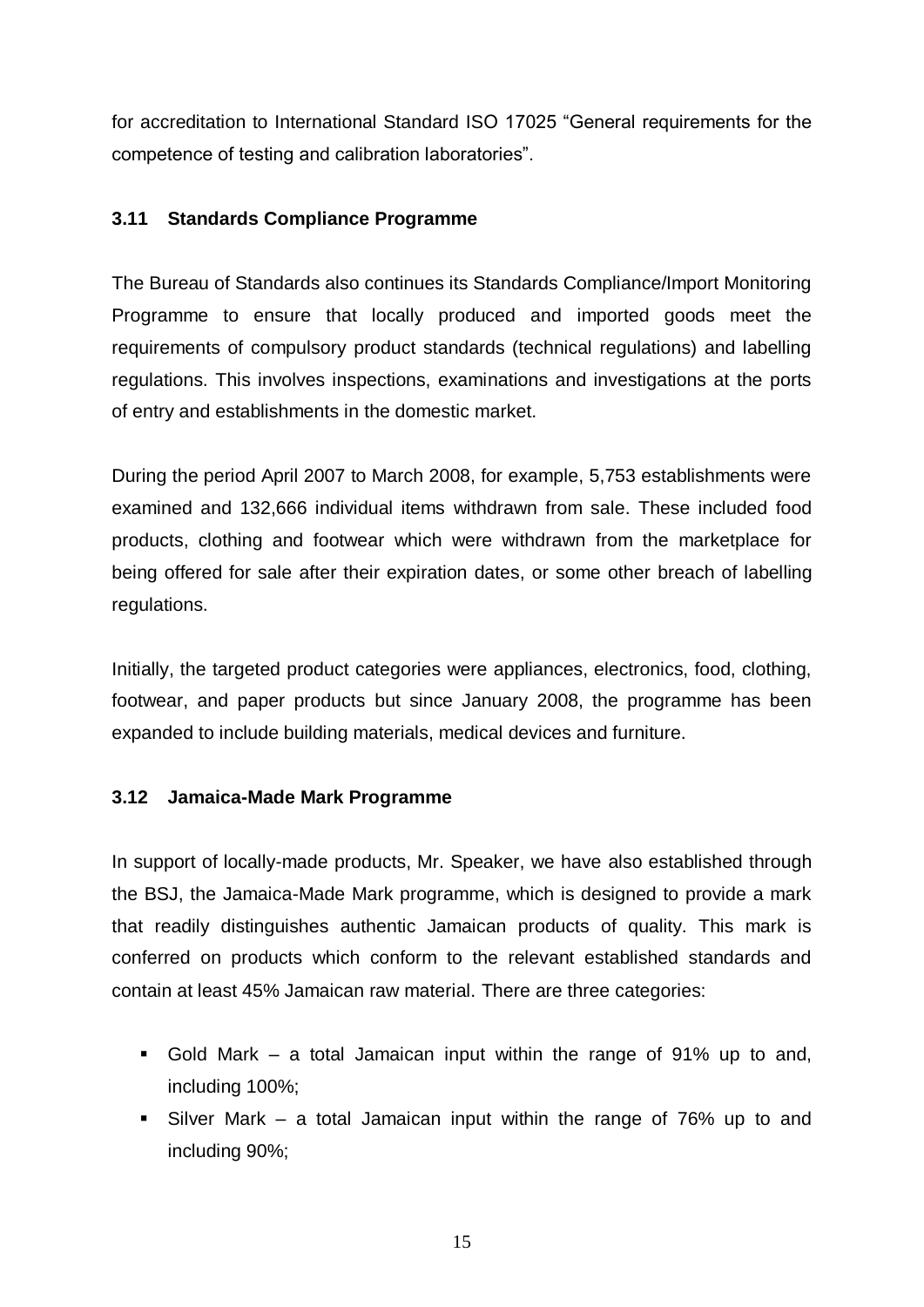**Bronze Mark – a total Jamaican input within the range of 45% up to and** including 75%.

#### **3.13 Food Storage and Prevention of Infestation Division "One-Stop Shop"**

In the area of food safety, Mr. Speaker, we have introduced the concept of a "One Stop Shop" in order to streamline and coordinate activities in respect of food safety in Jamaica. This one-stop shop is aimed at providing common office space for the three state regulators of imported food, namely the Ministry of Health, the Ministry of Agriculture, and the Ministry of Industry, Investment and Commerce through the Food Storage and Prevention of Infestation Division (FSPID). These three agencies will be linked electronically with the Customs Department.

Our objective, Mr. Speaker, is to increase efficiency and effectiveness in the use of resources, especially human resources, at the ports of entry while providing importers with easier access to regulators, thereby minimizing bureaucracy and delays in the processing of imported foods. It is hoped that the One Stop Shop will become fully operational during calendar year 2008.

Mr. Speaker, as we address the issue of standards and food safety, one of the concerns brought to my attention is the Hypoglycin A level established for canned ackees, which are exported to the United States and other markets.

I gather Mr. Speaker, that a maximum Hypoglycin A level of 100 parts per million (ppm) is a requirement for export of canned ackees to the United States. However, higher Hypoglycin A levels are considered safe and are accepted in other international markets such as Canada.

Mr. Speaker, I understand that what this means in practice is that an ackee pod has to be wide open before the Hypoglycin A level will fall to 100 part per million. At that time the ackee may start to get soft and fail a hardness test. Every Jamaican knows that once ackee is open, it is safe to use.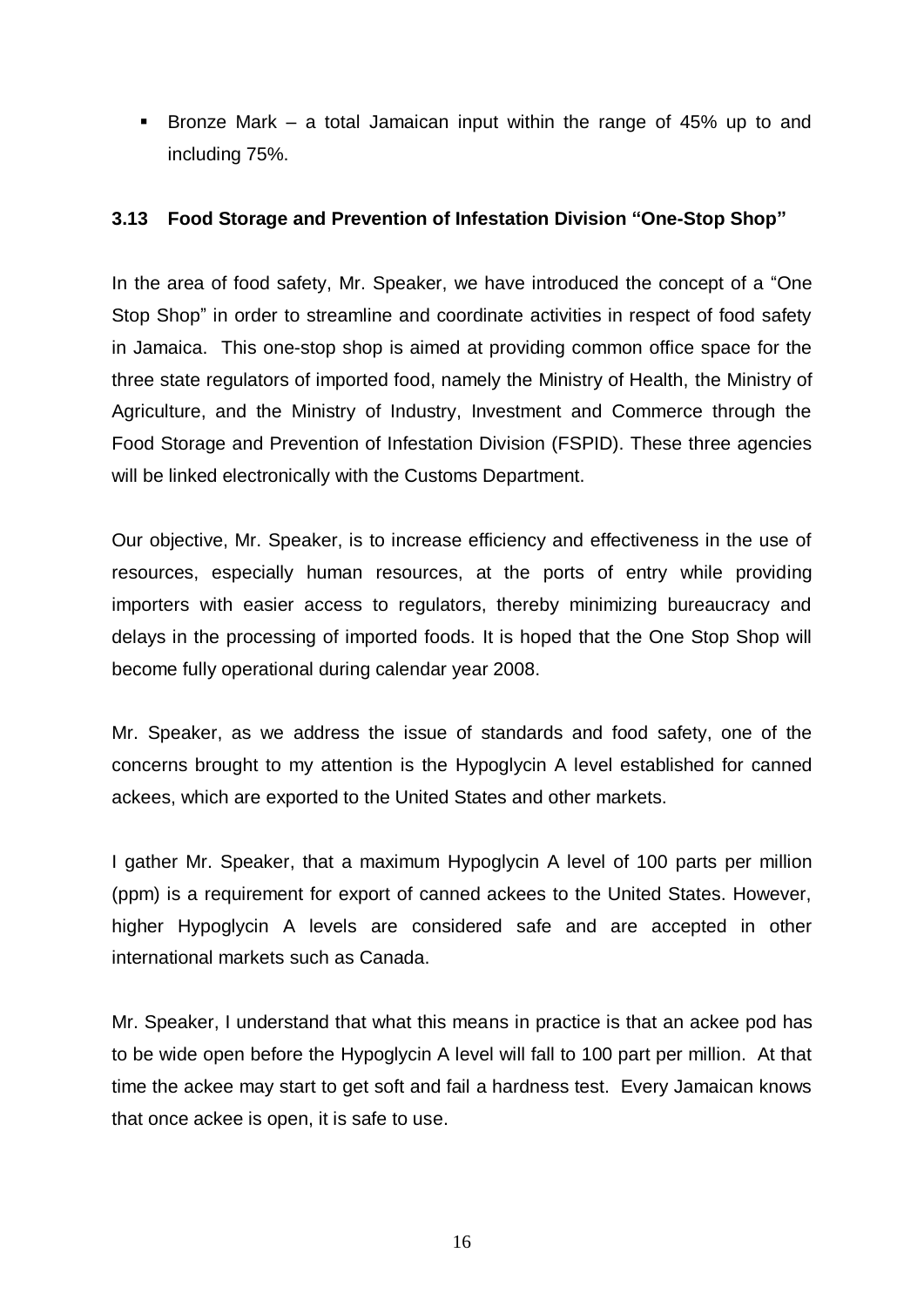I believe therefore, Mr. Speaker, that we should try and make the case for acceptance of higher Hypoglycemic A levels based on objective scientific research. I would therefore like the University of the West Indies to undertake research in this area.

Raising the current ceiling on the Hypoglycin A level would mean an increase in exports of ackee and a relaxation of overly rigorous testing and associated costs to agro-processors, a situation which can render them un-competitive.

# **3.14 Factories Corporation of Jamaica**

Mr. Speaker, I turn to the matter of factory space. The Ministry has portfolio responsibility for the Factories Corporation of Jamaica (FCJ), whose business is the leasing, managing and developing of industrial properties island-wide.

Currently FCJ controls in excess of 44.5 hectares (109.0 acres) of vacant lands and some 174,713.51 square meters (1,879,917.37 sq. ft.) of factory space situated at thirty-six (36) locations in eleven (11) parishes.

When the company commenced operations in 1987, 75% of its tenants were engaged in the garment industry.

Today the occupancy mix is far more diverse and is represented as follows:

| Manufacturing       | 54%  |
|---------------------|------|
| Warehousing         | 18%  |
| <b>Distribution</b> | 14%  |
| <b>ICT</b>          | 4.5% |
| Service             | 1.2% |
| Other               | 7.5% |

For the Financial Year 2008/2009, the FCJ will continue managing its inventory of land and buildings to facilitate industrial and commercial activity across the island. The Corporation will maintain focus on business sectors with proven growth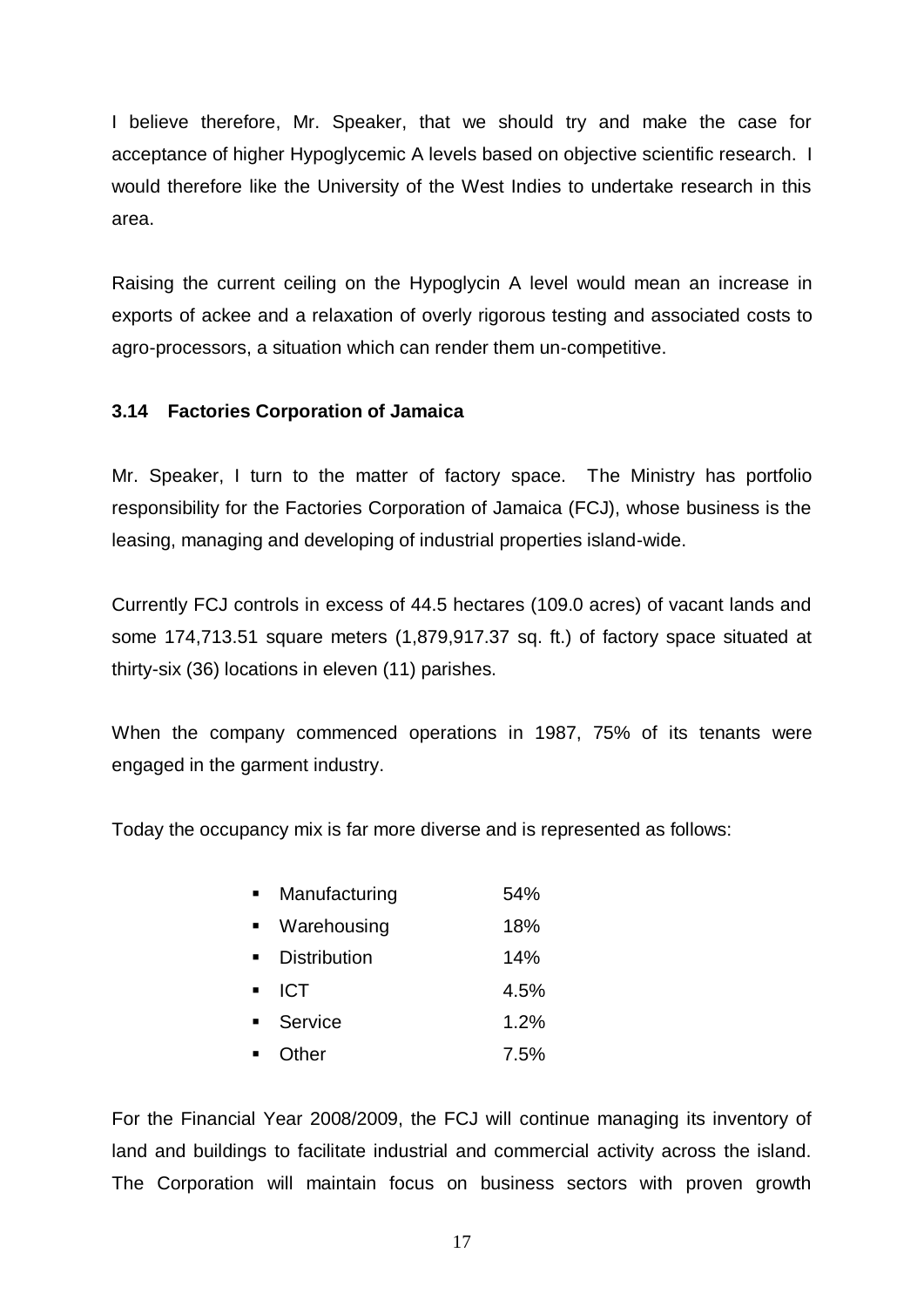potential, and during this period one building (Factory number 4) at the Montego Bay Free Zone will be sold to the Port Authority of Jamaica.

Four factories (number 5, 6, 7 & 8) will be leased primarily for manufacturing and information and communications technology (ICT) purposes, while three new buildings are slated for construction. Two new buildings will be constructed in the corporate area and one in Christiana, Manchester to accommodate the demand for factory and warehouse space.

The FCJ proposes to rationalise its existing assets by disposing of unproductive and unmarketable space, mainly by offering idle lands for sale/lease to industrial investors.

#### **4.0 FOOD PRICES**

Against this background, Mr. Speaker, it is only appropriate that I touch directly on the increasingly significant topic of food prices.

Mr. Speaker, world food prices have risen significantly since December 2007 bringing about a state of global crisis resulting in political and economic instability as well as social unrest in developing nations. Despite several record-breaking harvests, world cereals production between 2000 and 2007 fell well short of consumption. The shortfall has forced the depletion of world grain stocks which are now at their lowest levels in 25 years. Food prices have risen 83 percent worldwide since 2005 and some staples such as rice and wheat have risen 141 percent and 130 percent respectively in the last year alone. Jamaica is a primary importer of some it's basic food items from the world market and thus also shares the misfortune common among developing countries as local traders respond to the global stimuli.

There are several commonly acknowledged factors that have contributed to the current spike in food price internationally. These include: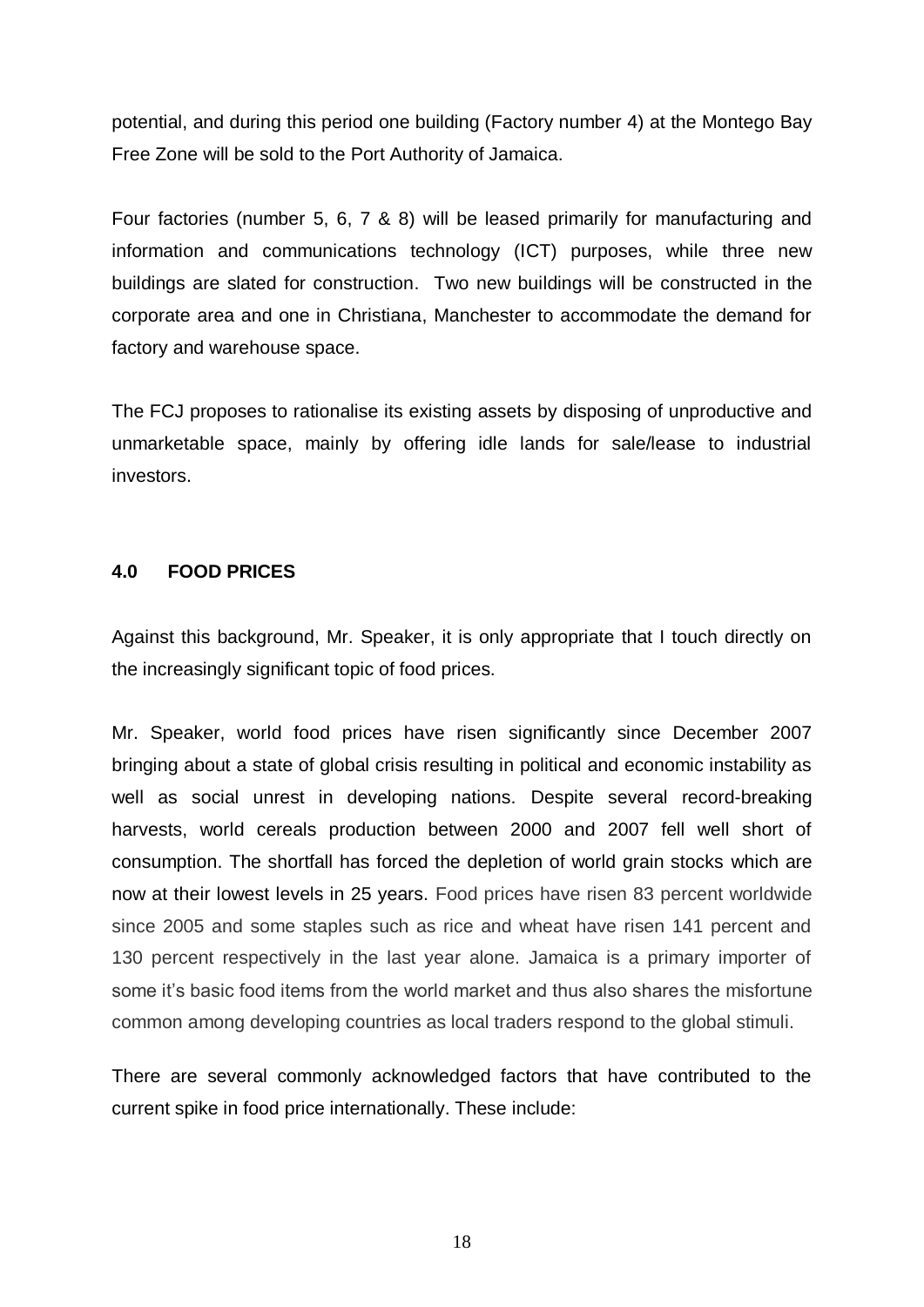- High price of oil, manifested in increased fertilizer, fuel and transportation costs
- Increased demand for meat and dairy products in the developing world, which requires more grain be fed to livestock
- Diversion of crops for biofuel production
- Adverse weather conditions, such as the recent six-year Australian drought that decimated grain production
- Commodity speculation by investors
- Lack of access to improved inputs and markets amongst smallholder farmers in the developing world - particularly in sub-Saharan Africa which limits their ability to react to the incentives created by increased demand, and
- Domestic policy responses to higher food prices in developing countries - such as export taxes, bans, or other restrictions - which exacerbate the problem by limited quantities available for import especially among non producing countries

These factors together have created a "perfect storm" that has driven up food prices. Although adverse weather conditions and commodity speculation may nudge food prices up in the short term, the rest of these drivers appear to be longer-lasting, and their effects are likely to be felt for several years.

# **4.1 Impact of Food Prices**

Since 2007, we have seen a dramatic increase in food prices where prices on basic food items rose rapidly in the last quarter and continued into the first half of 2008. Jamaica saw a 19% average increase on its 13 'primary' basic food items during the last quarter of 2007 with counter flour (54%), rice (38%) Milk powder (60%) and Bread (17%) the primary movers. The overall average increase on these basic food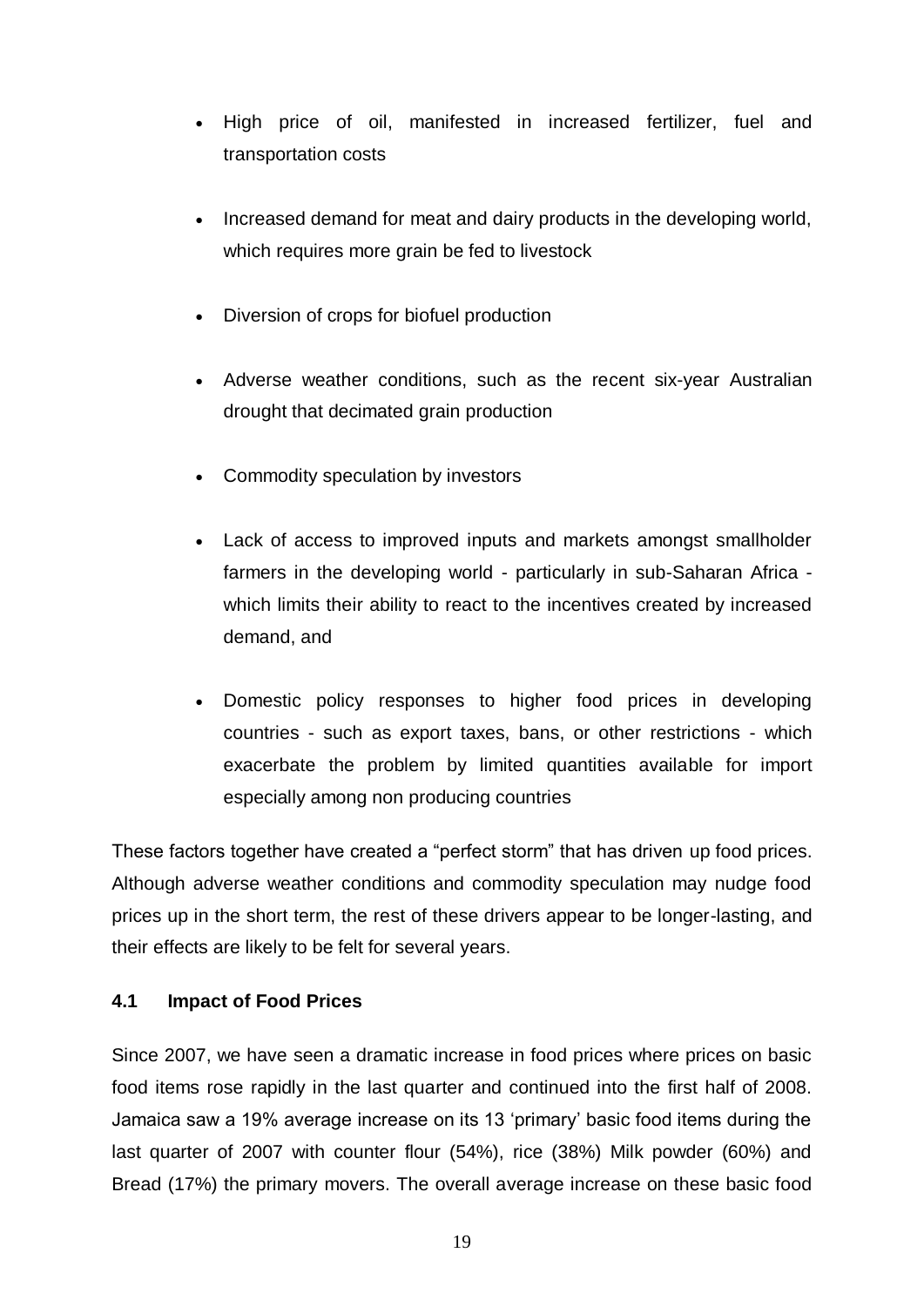items for 2007 was 26 %. January to May 2008 saw food prices spiralling a further 13 % on average; with the price of rice most significantly affected at 52 %.

#### **4.2 Outlook for the Second Half of 2008 regarding Food Prices**

Rising food prices have led to a substantial increase in inflation rates and will probably compel central banks to tighten their monetary policies. It is forecasted that there could be a downturn in growth due to the declining export momentum as a result of weaker consumption in high end markets and the tighter monetary policy.

# **5.0 REPRESENTATION OF THE PEOPLE**

Mr. Speaker, I will now switch my attention to the second aspect of my presentation which deals with matters relating to my constituency. As a Member of Parliament, Mr. Speaker, I would like to speak briefly to the matter of representation of the people. Our people need good and effective representation. However, we need to clarify the role of representation to our constituents so that undue demands are not made on us and that our success is not judged by the persons we help individually.

It is my vision that this government will bring government closer to the people. My greatest concern is that we are losing it out there. We need to let our people know that MPs are not there only for the purpose of "hand outs". Good representation is about simplifying the services that are there for them and enabling them to access those services.

Mr. Speaker, I must say that arising from recent policy changes, I have seen certain improvements. When I went to my caretaker office in the past, I used to be bombarded with a host of requests for school fees. Because there has been a change in the policy of the government, I am now relieved of such requests.

Another need with which I was bombarded relates to health care. As a result in we always held annual health fairs in January. Over the last two months since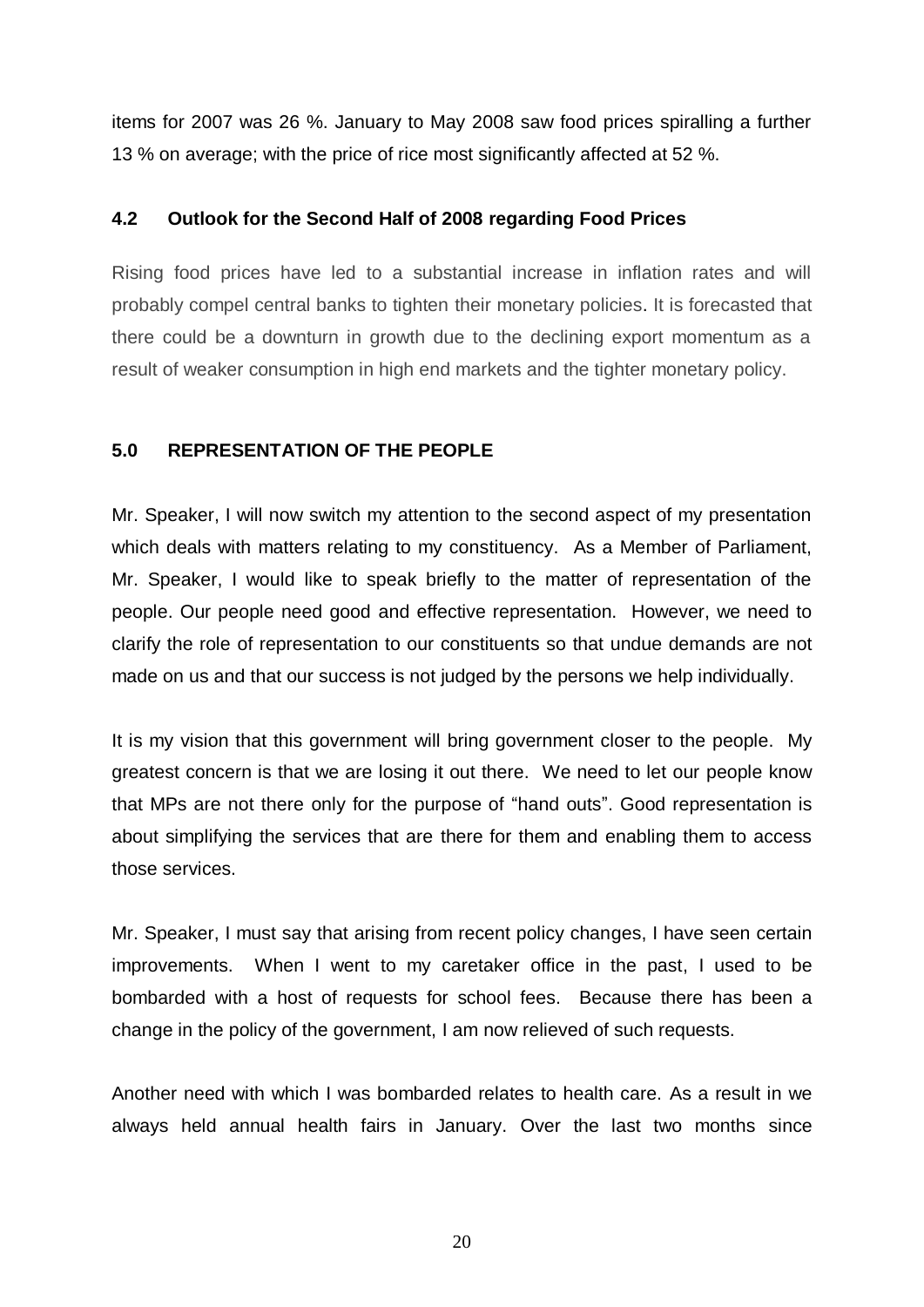implementation of the new health system, indications are the need for the health fairs is no longer there.

Also, increase in the PATH beneficiaries relieves me of dealing with some of that social burden which consumed my time.

What this means for me Mr. Speaker, is that I now have more time to focus on development issues.

# **6.0 CONSTITUENCY DEVELOPMENT PROJECTS**

In line with these principles, Mr. Speaker, I come now to one of the most critical areas of my presentation, constituency development projects.

# **6.1 Education**

Mr. Speaker, it is fair to say that the best investment you can make in your child is to give him or her a good education and in the area of education, the constituency of North West Clarendon has indeed been blessed over the years. We are especially proud of the legacy of the educator and former Member of Parliament and Minister of Education, Edwin Leopold Allen, who has laid a firm foundation on which I can now build. This is the message that I would like to convey to the people of North West Clarendon.

My constituency boasts six high schools Mr. Speaker, and I am honouring and helping to carry on the legacy of the great Edwin Allen by contributing \$6 million to education in the constituency. This includes:

| • Vocational Training        | $-$ \$500,000 |
|------------------------------|---------------|
| ■ Basic Schools              | $-$ \$850,000 |
| • Primary School Development | $-$ \$750,000 |
| • Tertiary Institution Grant | $-$ \$500,000 |
|                              |               |

**Project of Hope (HEART Academy)** - \$1 million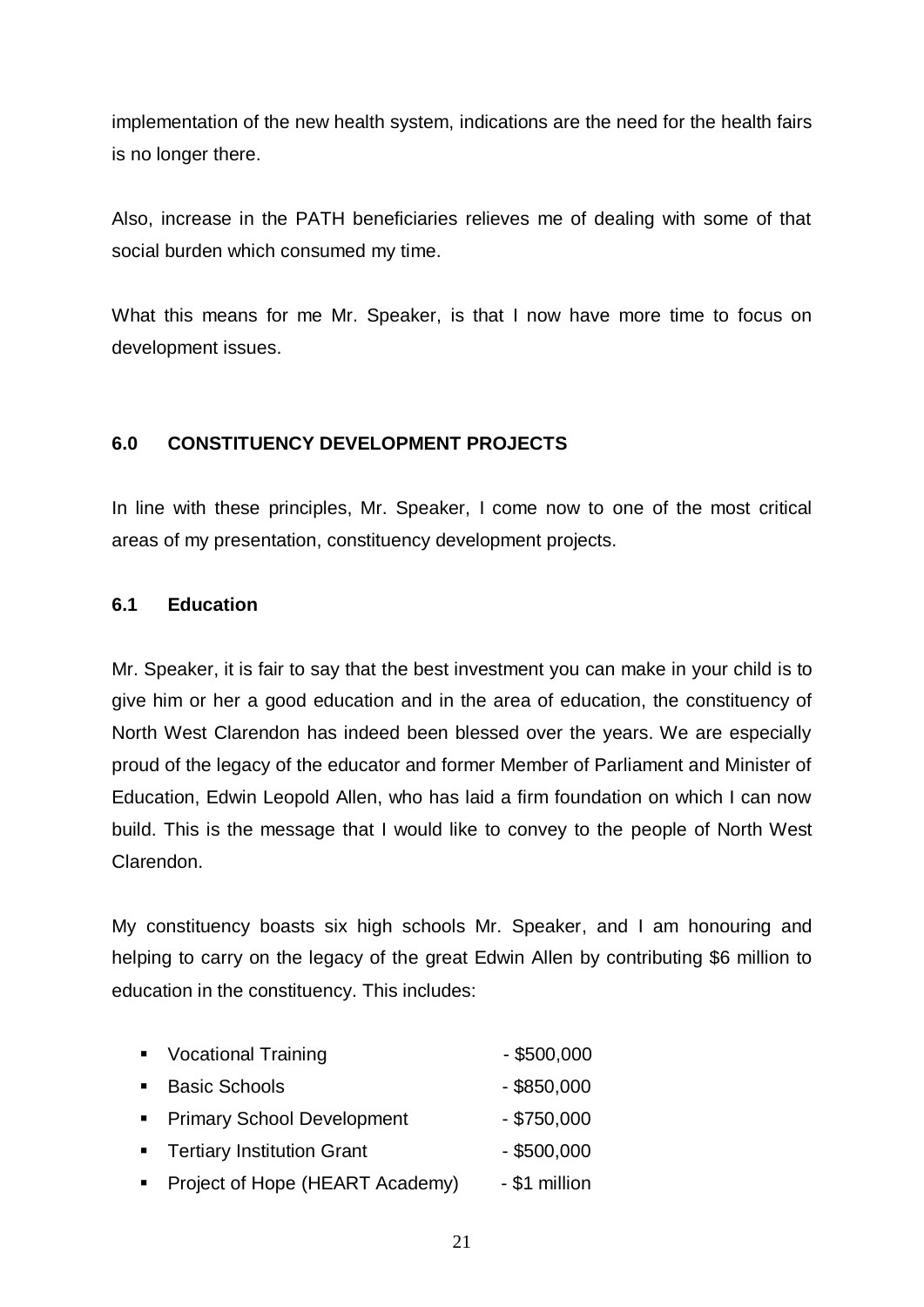- Library Books uniforms \$400,000
- Educ8 (Remedial Programme) \$1 million

In addition, I am requesting from the Minister of Education, \$11 million for Edwin Allen High, to commence its night school programme in vocational training. This commendable project was approved by the Board of the School and the Ministry of Education.

Today, I want to salute all the principals and administrative staff in my constituency. I especially want to single out the Kilsyth Primary School in Grantham, some students and teachers of which are here today. I must also congratulate the school for winning the SRC/JPS Science Fair Competition, not once, Mr. Speaker, but twice.

When I first started out in business in 1989, Mr. Speaker, the area was very volatile. A computer lab was contributed by the Jamaica Computer Society, JAMALCO and the community. This led to a dramatic improvement in the performance of students and the area is now "feeding" the Edwin Allen High School with some of the best students. This in turn has caused parents to take a greater interest in the education of their children and themselves.

Mr. Speaker, I started a remedial programme last September before I came to this House and we have graduated 31 of 38 students who started the programme. These persons are now moving on to CXC, vocational training and are also moving into gainful employment. They are now functionally literate.

Mr. Speaker, I also have to strongly commend Mr. and Mrs. Cartland Palmer who returned to Jamaica from Canada, desiring to use their personal resources to develop a HEART institute in Tweedside. Despite many challenges over the last six years of trying to build the institution, two years ago Mr. Palmer admitted the first batch of students and one month ago this institution was formally launched, accommodating about 90 students.

I want to thank Mr. and Mrs. Palmer and their contributors who helped make this a reality. It is my fond desire Mr. Speaker, to ensure that this becomes a permanent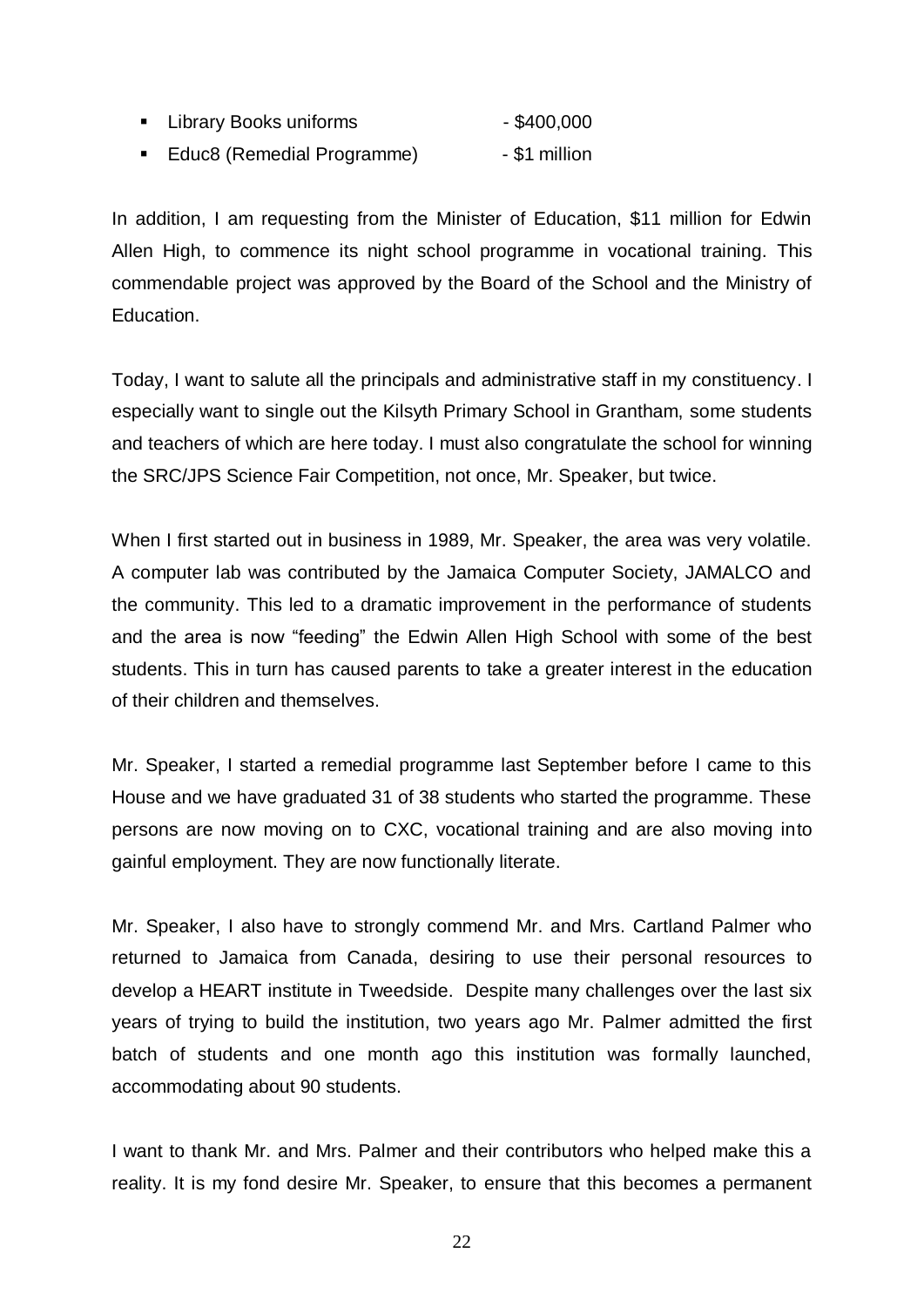fixture in our community. Therefore, \$1 million from the CDF will be contributed to move some of the programmes to level two.

We are also going to be contributing to the primary and basic schools in a substantial way.

In addition, we are forging a relationship with Food for the Poor - which has helped so much with our basic and primary school feeding programme - to launch a new programme with private sector partnership to convert pit latrines at basic and primary schools, throughout the constituency.

Education, Mr. Speaker, is the key to success and therefore deserving of all the support it can get.

#### **6.2 Roads**

Roads in many areas of my constituency, Mr. Speaker, especially the main roads, are in a terrible condition. The Minister of Works and Transport would be aware of some of these conditions, since he has been on a tour with me in the constituency. One of the things that have been brought to our attention is that roads built just a few years ago by some contractors are now in a state of serious disrepair. We must be able to demand that our contractors give us value for money.

Among the road projects we are looking towards, Mr. Speaker, is the building of a bypass road in Spalding to ease traffic congestion in the town. The road from Spaldings Hill to Limit in Manchester is being assessed.

Mr. Speaker, with the efforts of the Ministry of Works and the Minister I look forward to the roads being repaired in Nut Cut in Thompson Town, Pigeon Coop in Victoria, and Piece River in Thompson Town. I also look forward to repairs to Miller City Road in Spalding, Hamm Town Road in Sanguinetti, Lime Kiln Road in Frankfield, the road from Andrew Hill to Shettle in Grantham, and the Piece River Road in Ritchies Town.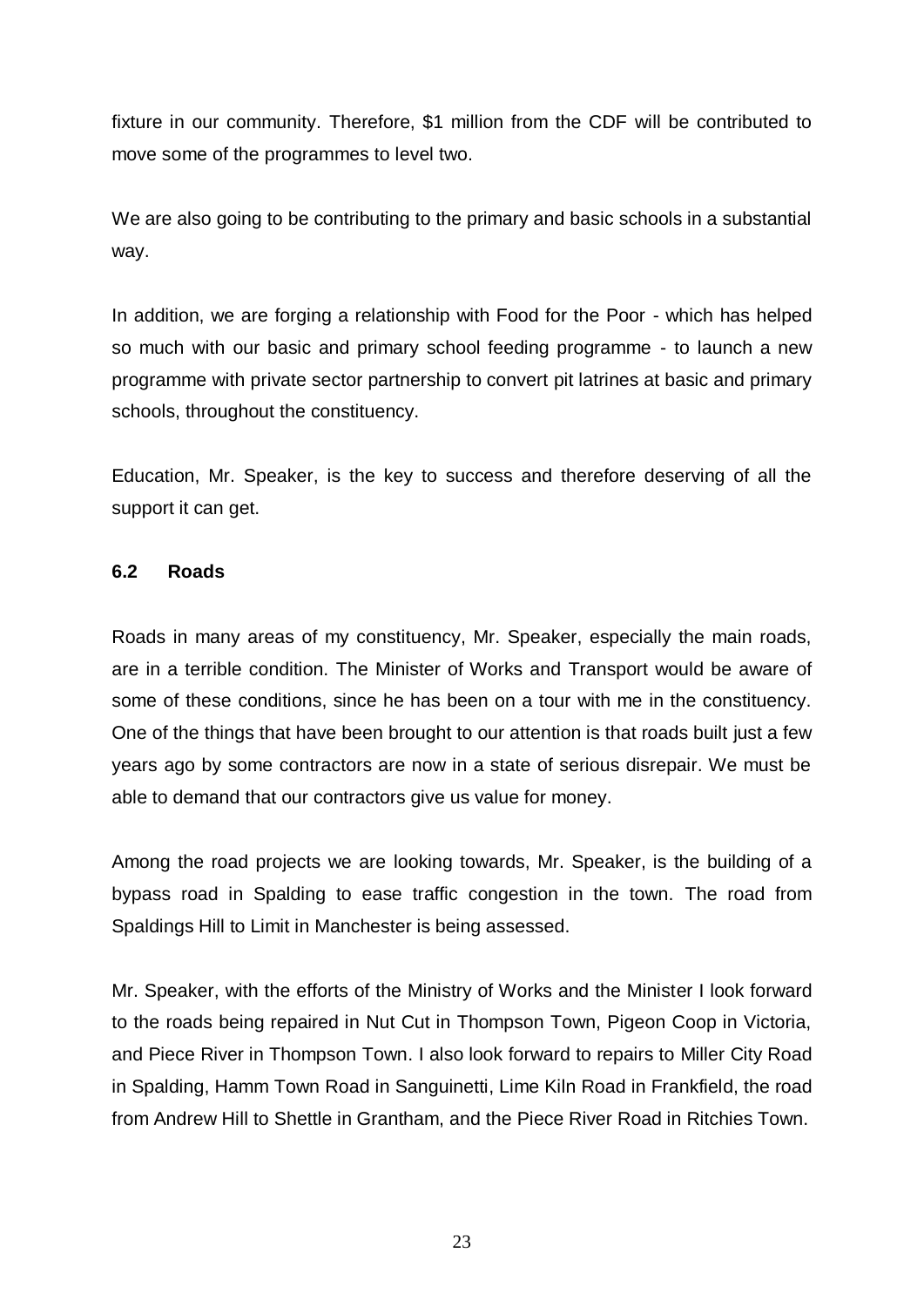Mr. Speaker, we are going to be rehabilitating some roads too. Mattannee to Frankfield was a road that was done two years ago but is now in a state of dilapidation. Nine Turns to Ritchies is in a deplorable condition. We are also going to be dealing with that stretch from Coffee Piece to Dykes Hill, along which there is a wall that if not repaired very soon will make the road impassable.

In the estimates of expenditures we are thankful to the Minister for the allocation that will see the road from Grantham to Walderstan being resurfaced and rehabilitated. We also want to mention the commitment that has been made to resurface the town centres of Frankfield and Spalding.

We were fortunate to sign the first bridge contract with the Minister of Works in January and that bridge will be opened in two weeks in Scott's Pass.

I also want to make specific mention of the fact that the Ministry of Work has signed an agreement with the Canadian International Development Agency or CIDA for work on the Angel Bridge in Frankfield, which is critical to the economic life of the communities served by that bridge.

#### **6.3 Water**

Mr. Speaker, we have bought into the slogan **"Water is Life"** and, I will be pulling out all the stops to ensure that my constituents have a predictable and safe water supply. This is a constituency in which 57 communities that had at least a standpipe in the 1980's, did not have any piped water at all when I became MP in September last year.

Since I became MP, two new water supply projects have been signed by the Minister of Water. One is the James Hill water System that will serve both North West Clarendon and Northern Clarendon. Also, recently the Piece River Water System Upgrade Project was signed for \$16.5 million. I extend my thanks to the Minister of Water, Rural Water and the other agencies for their efforts in this initiative which will provide deliver potable water to many districts that are greatly in need of this vital commodity.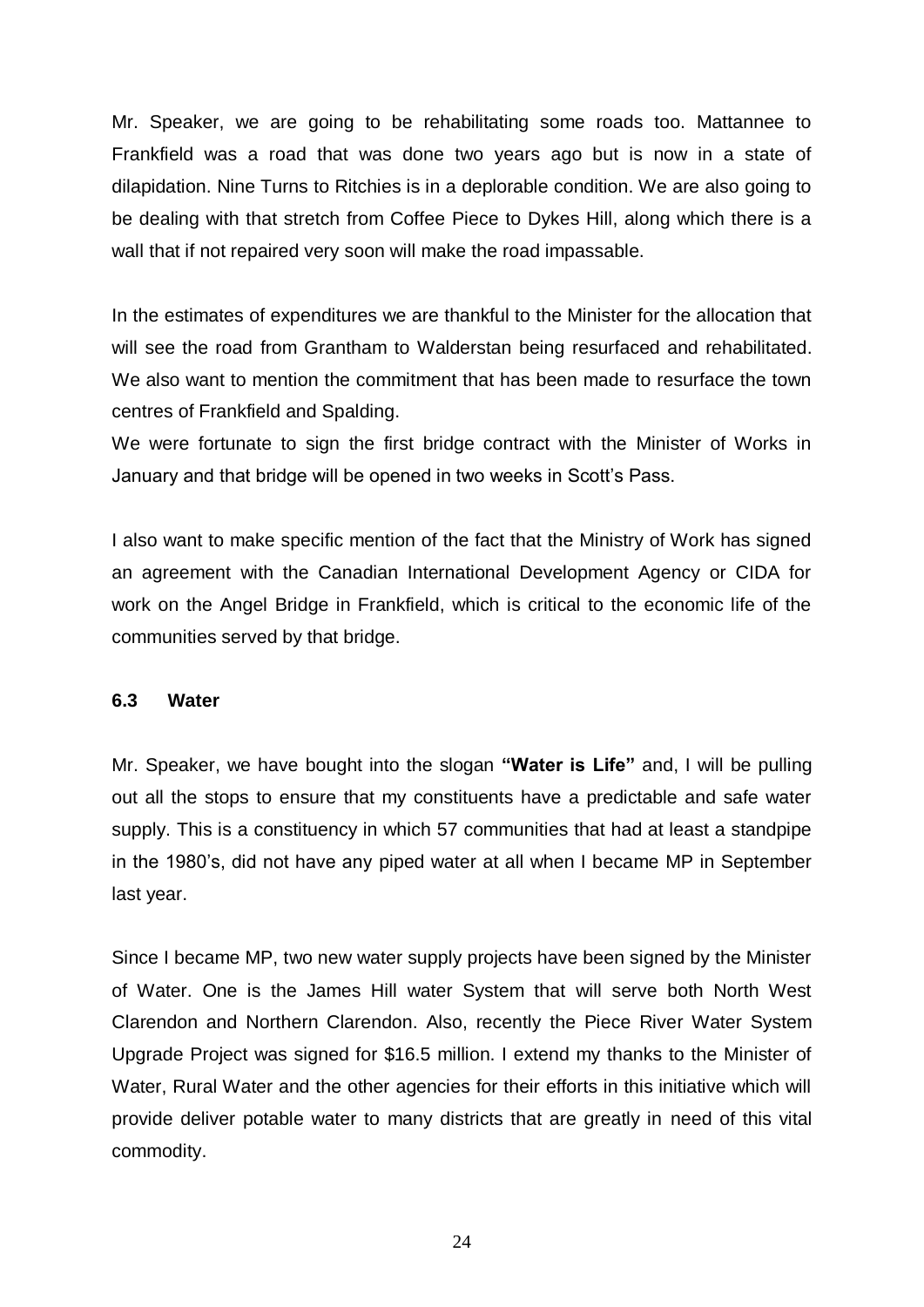The rehabilitation/repair process has started. Bottom Lodgie Green, Kilsyth Grantham, Peckham Crossing to Guinea Corn, Middle Quarters in Smithville, Victoria, Gloucester, Thompson Town, Ritchies, Coffee Piece, Copperwood, Sanguinetti, Bailleston, Santa's Hill, Malcolm Town, and others will benefit.

Mr. Speaker, we will also be working closely with the communities to restore water in Lampard District and Fraser Spring. We are in discussions with Rural Water and have submitted improvement projects for Smithville Spring to Wakefield, Woodside to Belmont, Blue Rock to cover areas of Bottom Sunberry, Corn Hill, Bryans Piece, Nine Turns, Etthrick Hall, Andrews Hill, and Jericho to Union.

We are also in dialogue with the Parish Council regarding the Jericho to Union, Park Hall District (from Woodside Spring) and the maintenance of the Cumberland tank to provide water for the district of Cumberland, as well as harnessing a new water catchment at Mitchell Spring.

The contribution from my CDF is \$5 million and this will go to the Parish Council and Rural Water, broken down as follows:

| $\mathbf{R}^{\text{max}}$ | Corn Hill (Blue Rock) Project            | - \$1 million |
|---------------------------|------------------------------------------|---------------|
| $\blacksquare$            | Ritchies, Coffee Piece to Leceisterfield | - \$1 million |
| $\blacksquare$            | Lampard                                  | $-$500,000$   |
|                           | • Jericho to Union                       | $-$500,000$   |
|                           | • Park Hall/James Hill                   | $-$500,000$   |
| $\blacksquare$            | <b>Cumberland Tank</b>                   | $-$500,000$   |
| $\blacksquare$            | Mitchell Spring (Cumberland)             | -\$1 million  |

#### **6.4 Agriculture**

Mr. Speaker, I now turn attention to the main economic driver in my constituency, agriculture. The capacity building potential of this sector is undeniable and more focus will be placed in this regard.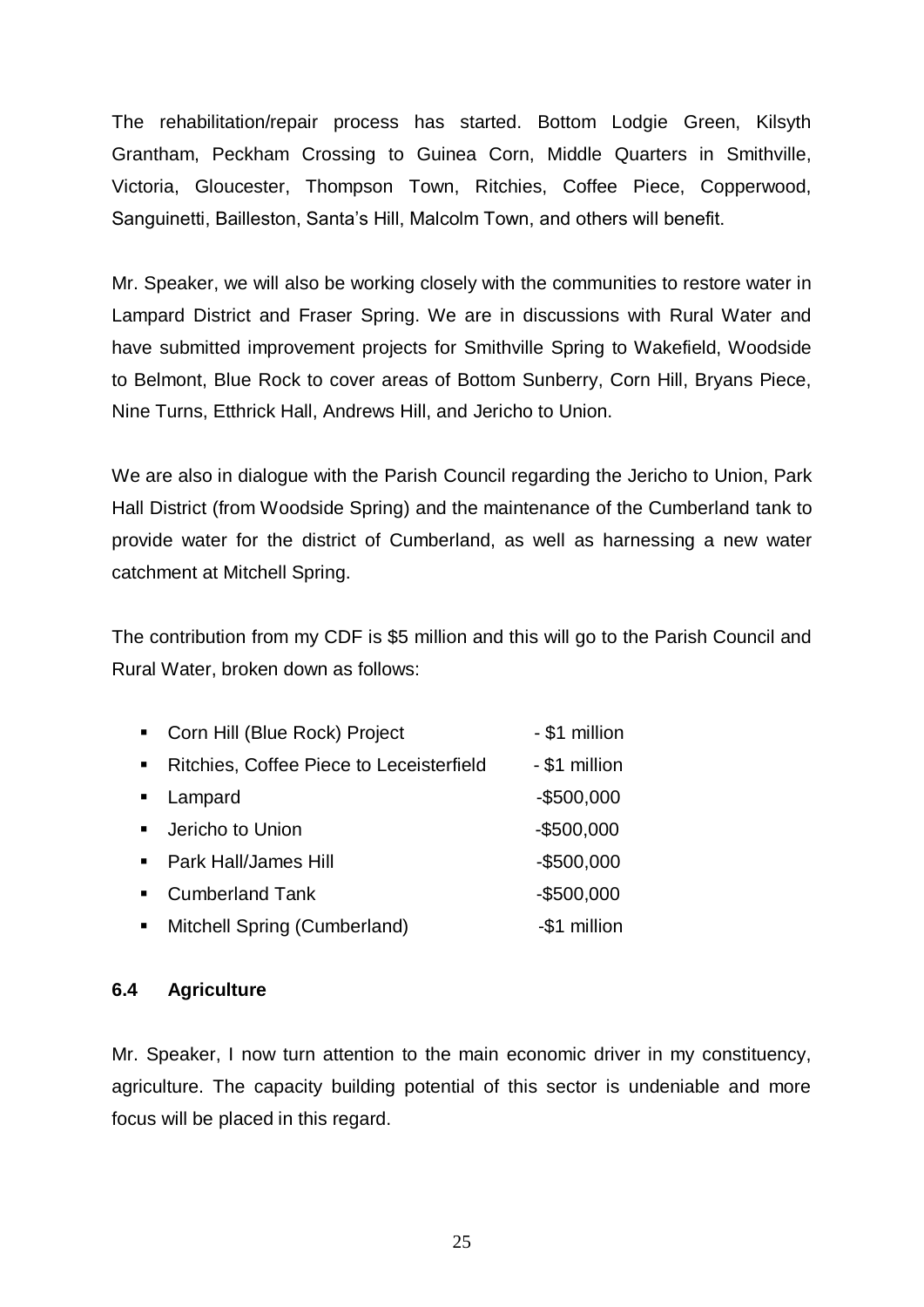I have been working with RADA over the last eight months in my constituency to build this capacity in production. We are going to be embarking on several projects, including the Moravia Ginger Project that will cost approximately \$3 million. The CDF contribution will be in the region of \$1 million while RADA and the farmers will also be making an input. This project will be helping the farmers to access treated plant material on an annual basis, at a cheaper price. The EU has also pledged to contribute \$800,000 through the outreach effort of the Private Sector Development Programme (PSDP).

Also, we are going to be embarking on new projects in the area of bee keeping and honey production. Here the CDF contribution will be \$800,000.

In addition, with support from RADA, we are providing our farmers with assistance in goat, pig and poultry rearing. This is to facilitate employment generation. A callaloo project will also be started in Alston, Spalding. Mr. Speaker, there is a factory that will take all the callaloo produced, for juice production.

Mr. Speaker, we have been meeting with the Coffee Industry Board and the cooperative in my constituency to assist the farmers in increasing coffee production. This area used to produce 30,000 boxes of coffee per crop but now produces only 8,000 boxes, with an idle coffee factory in Trout Hall. The coffee is not being picked because the farmers are not getting the benefit from added value. Therefore, we are working with the stakeholders to get an investor in the area to not only process coffee but to also produce a range of by-products from our coffee. This, therefore, will give our farmers greater incentive to plant much more and reap greater benefits from coffee.

I must also mention, Mr. Speaker, the fruit tree planting project that I will be starting in my constituency, working in collaboration with RADA. Under this project, we will be planting fruit trees such as lychees, ackees, otaheti apples and others. Farmers will prepare their plots and we will provide the seedlings to assist them in expanding our capacity for fruits and to support our agro-processing potential in the long-term.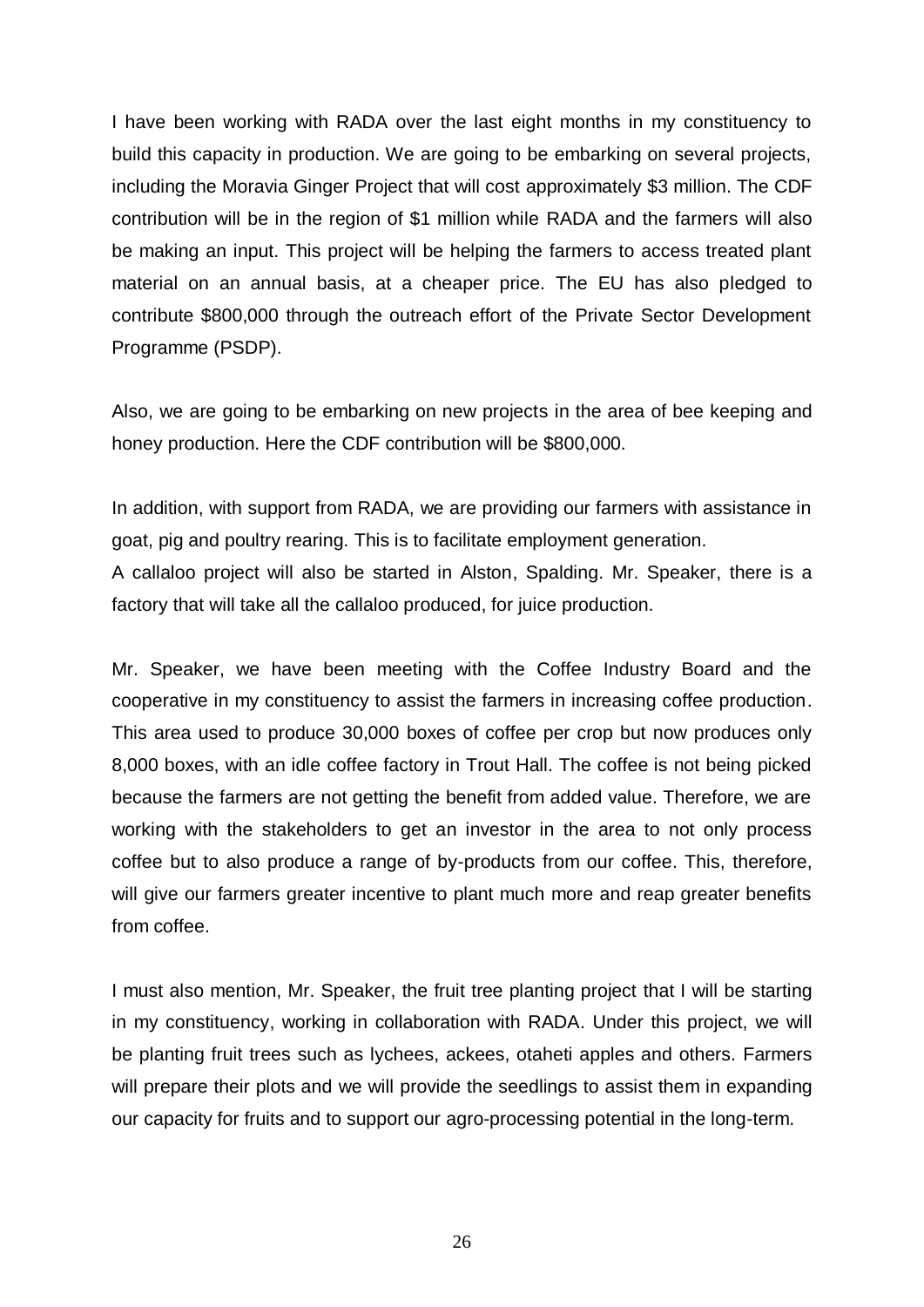In Tweedside we also have an ackee factory that was closed down and we are now working with a new investor to have it re-opened. This will provide farmers with a destination for sale of their ackees in the Peckham/Tweedside area.

Mr. Speaker, I am also investing in some of the starches that we will need if we are to replace some of the products we now import and yam is one such product we have identified. This initiative will also be getting some assistance from the CDF, again with the support of RADA.

# **6.5 Rural Electrification**

Mr. Speaker, we still have people in quite densely populated districts without access to electricity. I am very happy for the Rural Electrification Programme which is working to ensure that all communities receive light and power and in support of that effort I will be contributing \$3 million to facilitate electrification of a number of communities. These include:

- **Bryan's Piece to Quarry**
- Bowen's Gate to Foga, and
- **Brown Town Road in Cumberland**

Mr. Speaker, we will also be contributing \$250,000 for street lamps in specific areas most vulnerable to crimes and other anti-social activities that are aided by the cover of darkness.

# **6.6 Community Development**

Mr. Speaker, I am going to be rehabilitating some community centres to convert them to economic centres for youths to empower themselves. I will be contributing to the establishment of four entrepreneurial production centres with the assistance of the Jamaica Business Development Centre (JBDC), another of our implementing agencies. We are targeting Thompson Town, Frankfield and Spalding and are seeking assistance for youngsters who cannot afford the tools and equipment to be able to access these centres.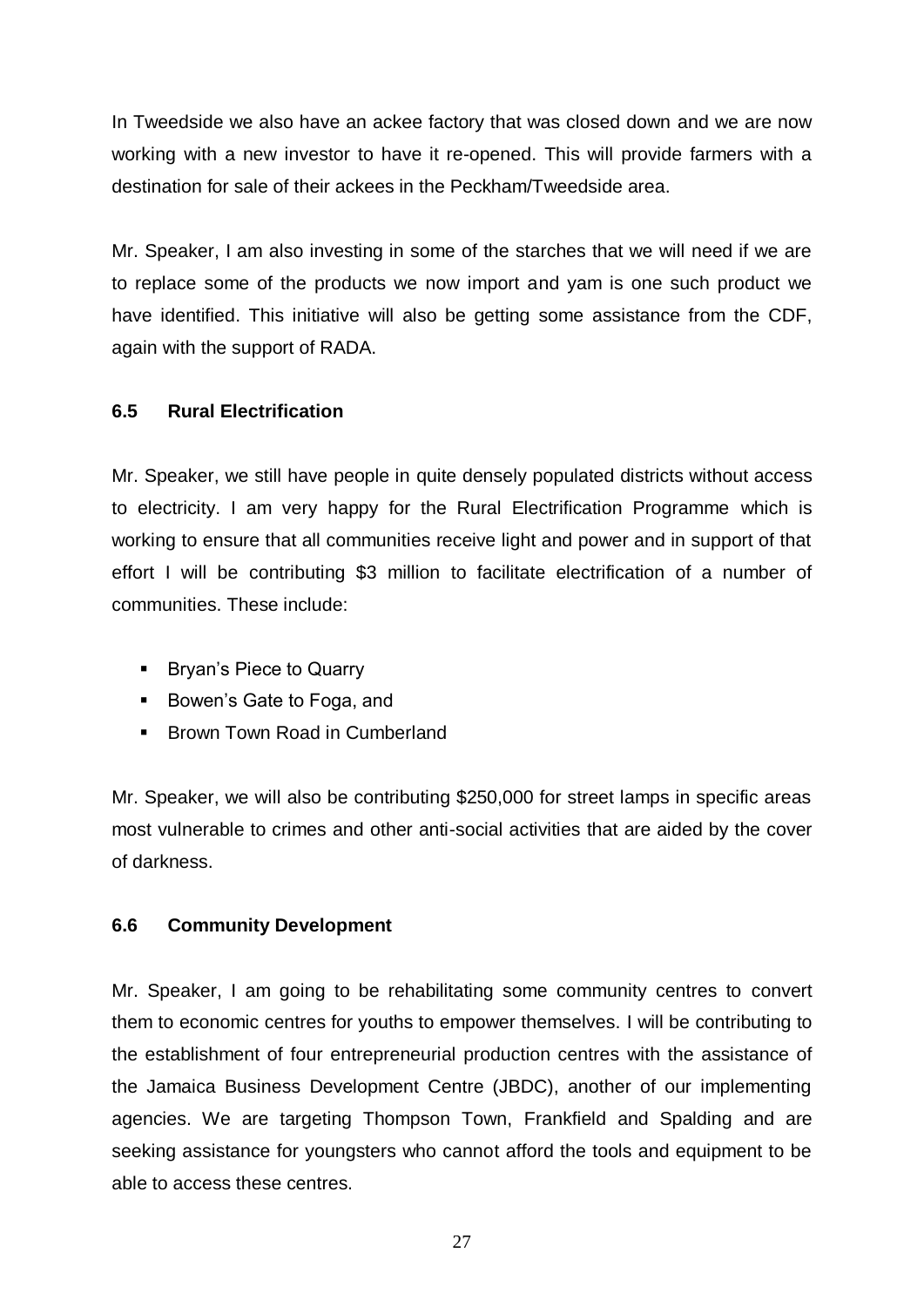#### **6.7 Health Centres**

I now turn my attention to another critical issue, health care. I have cited the need to upgrade the Frankfield Health Centre to a Type 3 clinic and have asked the Minister of Health to make available an ambulance for this clinic in the near future. Mr. Speaker, we look forward to receiving this urgently needed vehicle. I will be touring the constituency with the Minister to examine all the other clinics to assess their needs.

# **6.8 Community Centres/Facilities Targeted for Rehabilitation**

Mr. Speaker, community-based infrastructure that will be targeted this year for repair and rehabilitation, includes:

- **Frankfield Community Centre at the old railway station;**
- **Tweedside playfield upgrade;**
- **Sunberry Primary Playfield;**
- Alston High Playfield;
- Spalding Sanitary Convenience.

I have applied and received approval from Jamaica Social Investment Fund (JSIF) to build a community centre in Trout Hall at a cost of \$19 million. I have received approval for 50% of the cost and I am now looking for another contributor. This project will also benefit other Members of Parliament, one sitting right here next to me (N/Clarendon). We need an additional \$9 million and I am encouraging my colleagues to support this project, which is part of our efforts to alleviate the poverty among the youth in our communities. The project will be carried out in two phases, the first phase including a multi-purpose hard court and a centre that can be used as a community incubator and a Community Access Point.

We are going to be encouraging the spirit of volunteerism throughout the communities by supporting small community projects which will be implemented through voluntary effort. This will not only help to ensure reduced costs for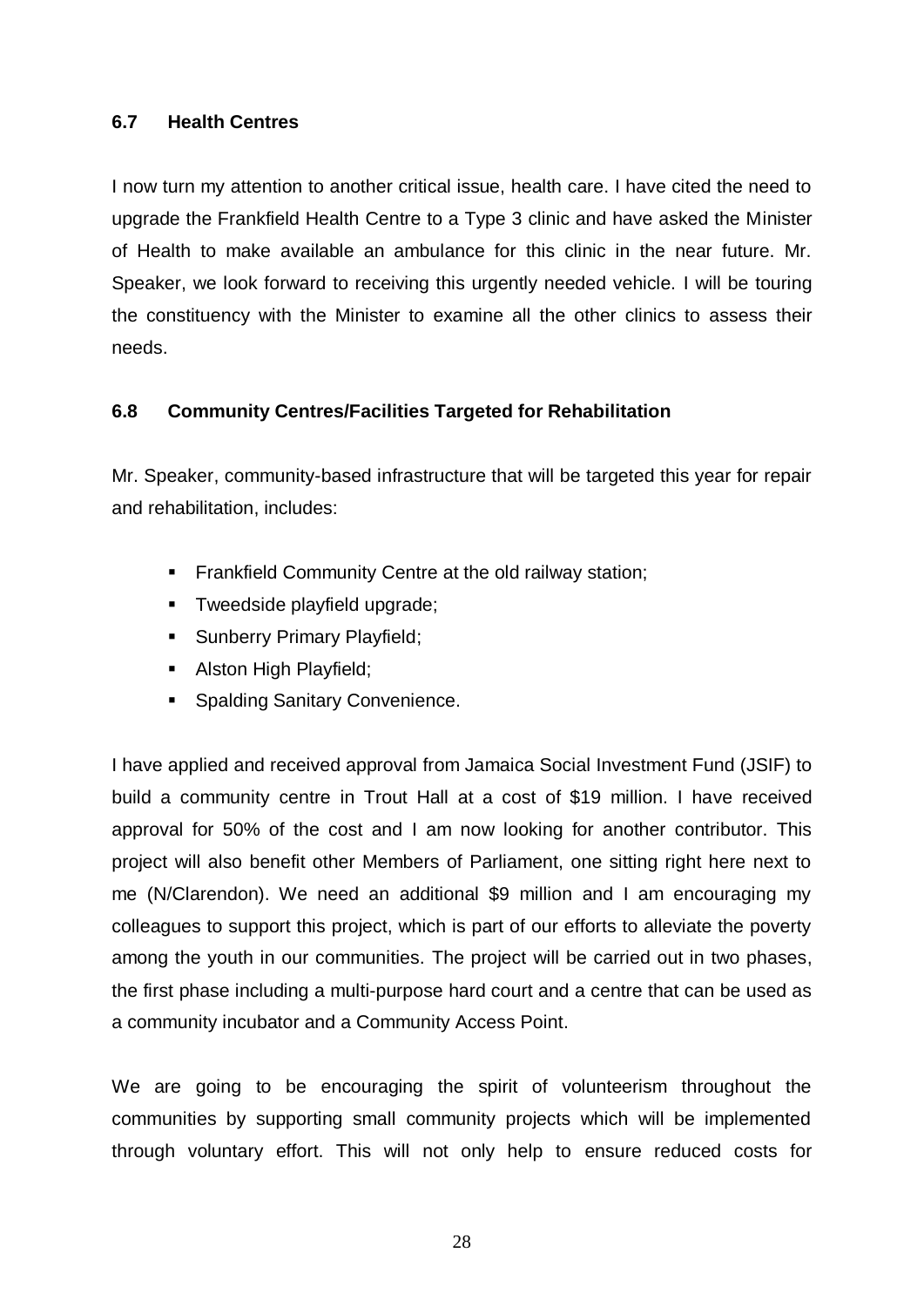establishing and maintaining the infrastructure, but also bring a greater sense of pride and ownership.

#### **6.9 Housing Assistance**

Mr. Speaker, every time a hurricane affects North West Clarendon, the poor farmers in the hills suffer greatly. I feel that some persons are still dislocated despite the best efforts on the part of Government to ensure that persons receive assistance to repair their roofs.

When a farmer goes in the field all day and returns on a hot or rainy afternoon to an almost roofless house it is, to say the least, very discouraging. We are seeking to make amends to some of these desperate persons and will be trying to get the assistance of other agencies to help in this cause.

Mr. Speaker, the shortage of housing in my constituency is no different from that in the constituencies of many members of this honourable House. What we see is several generations clustered in one house with children sleeping in the same bedroom as their parents and grandparents. We all know, Mr. Speaker, the social problems brought about by this undesirable situation. That is why I am contributing the sum of \$2 million to the Ministry of Housing for the provision of some houses. I am also trying to identify suitable lands in my constituency to deal with the shortage of housing and even to build a scheme for middle and low-income families.

#### **6.10 Internet/Postal Communications**

I have also been working with the Ministry of Telecommunications to establish eight Community Access Points or CAP's, in my constituency. I really want the people of North West Clarendon – young and old – to have instant, up to the minute access to information. This will enable further empowerment by equipping constituents with the tools to communicate, research, and importantly, explore entrepreneurial alternatives, which will provide a boost to business activities. I emphasize this in the context of proposed improvements to the postal network within the constituency, which will be upgraded within the next two years to provide opportunities for e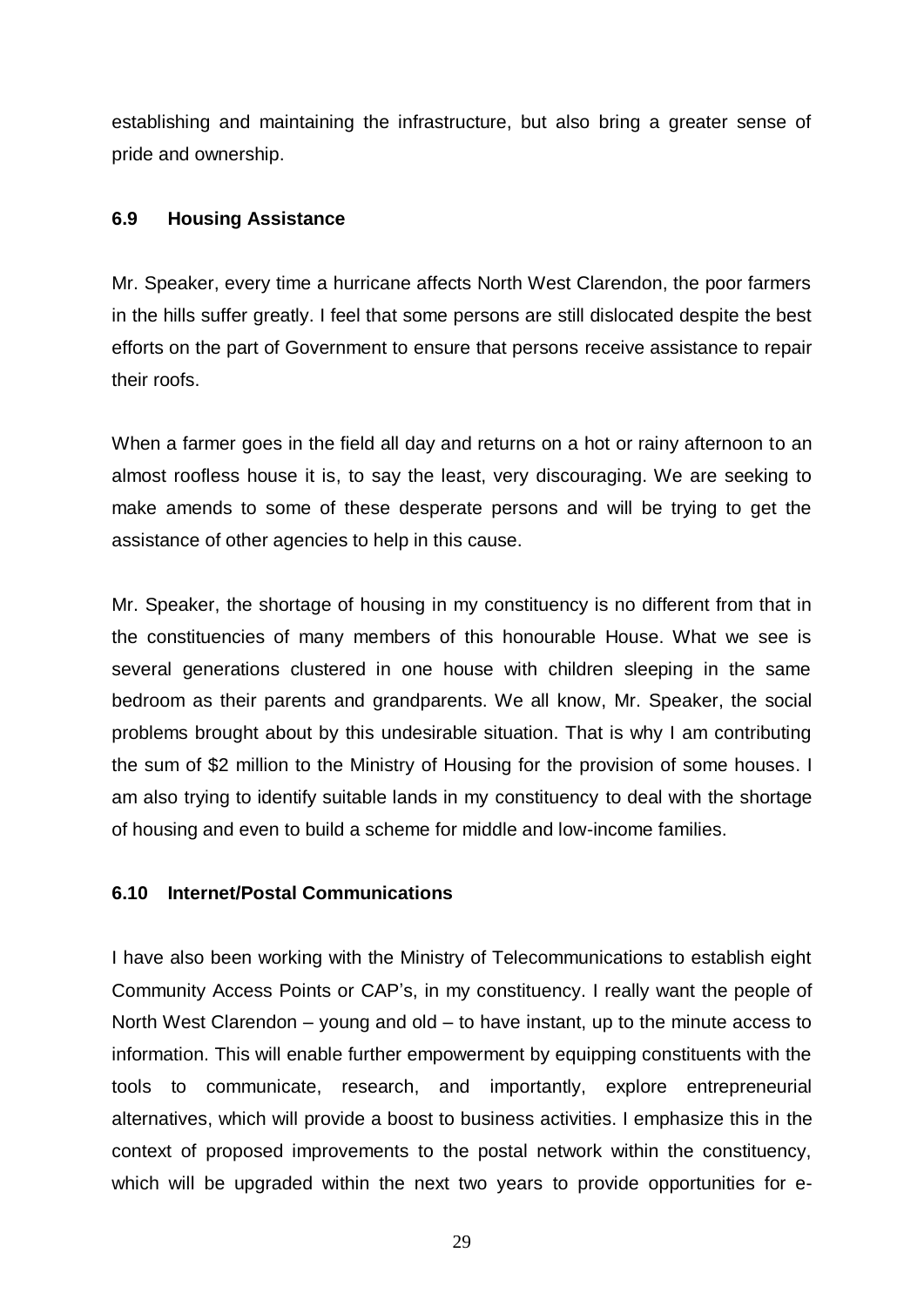commerce throughout the whole community. Plans are also in place for the building of a new post office and library in the Frankfield Town Centre.

#### **6.11 Parish Council Facilities**

Mr. Speaker, I am going to be working with the Parish Council and other agencies to improve the facilities and parks in my constituency.

We are working to ensure that the park in Spalding will be modified with new fixtures, sanitary conveniences, and a shed for the vendors. These amenities will undoubtedly make the park far more useable and appealing to those who work in it and visit it.

We are also collaborating with the Parish Council and Lift Up Jamaica to complete the market in Spalding, for which there is a shortfall of \$25 million to get the market in use.

# **6.12 Social Support**

Mr. Speaker, there are many persons that are in an economic bind and we need to provide grant support to enable them to start their own micro enterprises. A programme with CDF contribution of \$2 million will be administered with strict rules and an aim to removing these persons from the PATH programme over time.

Mr. Speaker, we will be working with the different agencies such as the JBDC, PSDP, SDC for cluster networking and training, etc. in the implementation of this programme to graduate persons from PATH to entrepreneurship.

#### **6.13 Sports**

Mr. Speaker, sports is very dear to my heart. I have been a participant throughout my school years, and continue today to offer my support whenever possible, whether it is football, netball, etc.